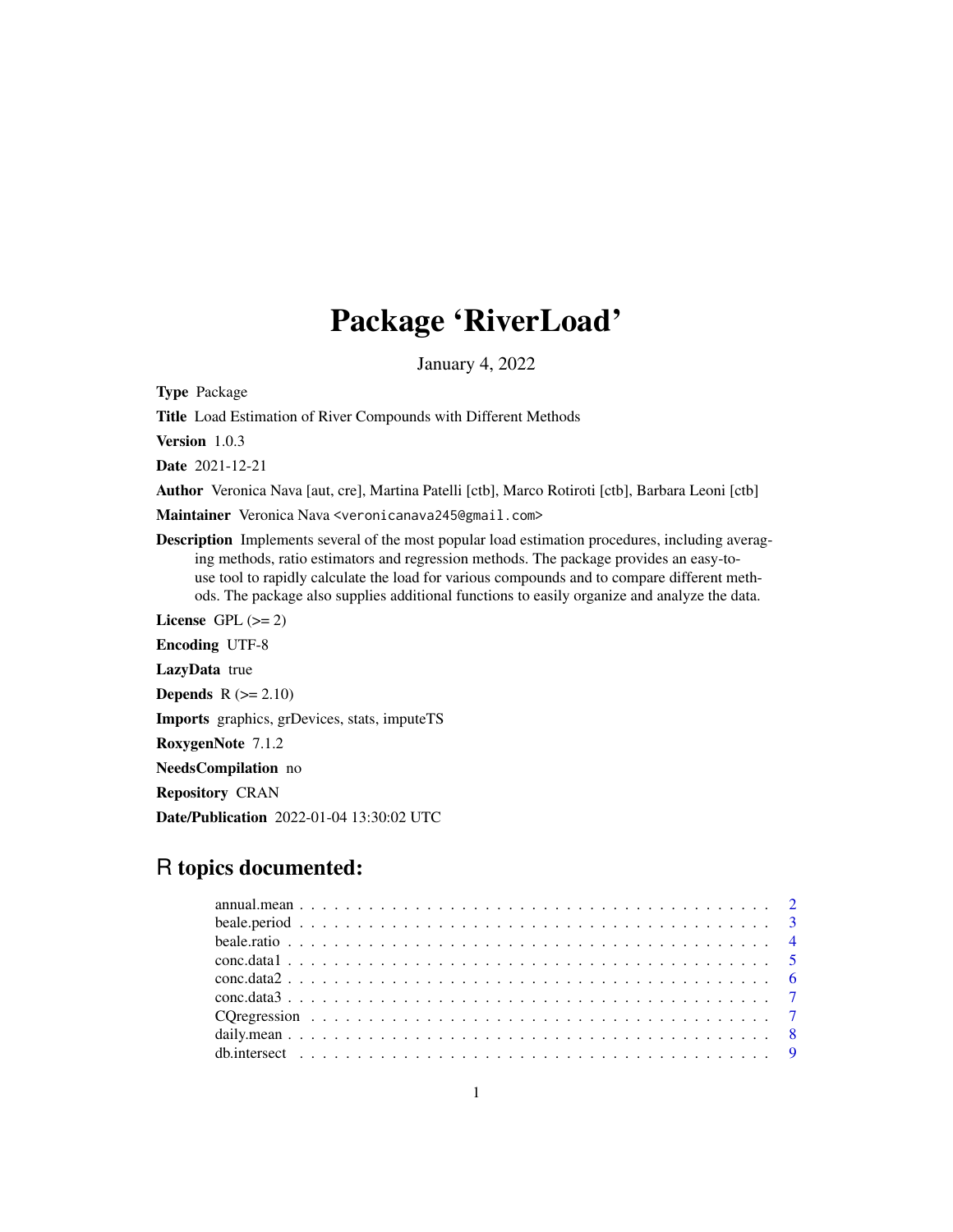<span id="page-1-0"></span>

| $-11$           |
|-----------------|
| $-12$           |
| $\overline{13}$ |
| - 14            |
| -15             |
| - 16            |
| - 17            |
| - 18            |
|                 |
| 21              |
|                 |
| 23              |
|                 |
| 25              |
| -26             |
| 27              |
| 28              |
|                 |
|                 |

#### $\bf 30$  $\bf 30$

<span id="page-1-1"></span>

annual.mean *Annual mean of flow records*

# Description

The function returns the annual arithmetic mean of flow records. It is also possible to obtain the standard deviation.

# Usage

annual.mean(flow.data, standev)

# Arguments

| flow.data | A data frame with a first column with Date Time information in standard format (yvvy-<br>mm-dd HH:MM:SS) labeled "datetime" and a second column with flow records<br>labelede "flow". |
|-----------|---------------------------------------------------------------------------------------------------------------------------------------------------------------------------------------|
| standev   | An optional argument. If the user specifies "sd", the function will return the<br>value of the standard deviation for each row.                                                       |

# Value

A data frame with two columns: the first with the years (labeled "year") and the second with annual mean flow data (labeled "flow"). If the user has specified "sd", there is a third column with standard deviation value for each row (labeled "sd").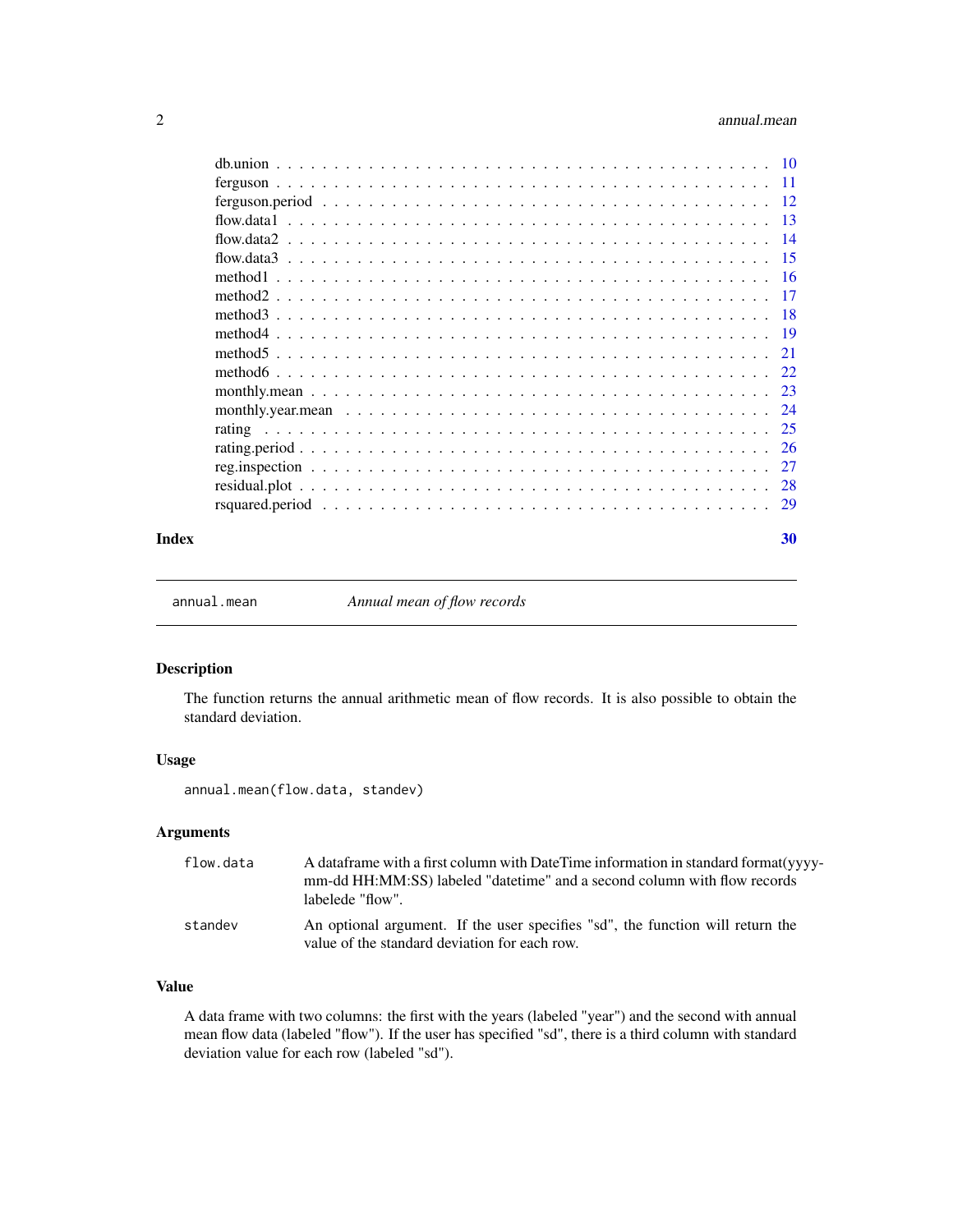# <span id="page-2-0"></span>beale.period 3

# Author(s)

Veronica Nava

# See Also

[daily.mean](#page-7-1) [monthly.mean](#page-22-1) [monthly.year.mean](#page-23-1)

# Examples

```
data("flow.data1")
annual.mean(flow.data1)
annual.mean(flow.data1, "sd")
```
beale.period *Load estimation with Beale ratio estimator based on monthly or annual relationship*

#### Description

Estimate the load using the Beale ratio methods (Quilbe' et al., 2006). The bias correction factor and the subsequent load estimation are calculated monthly or annually based on the user's specification in the 'period' argument.

# Usage

beale.period(db, ncomp, period)

#### Arguments

| db     | An input data frame with at least three column. A column with DateTime in<br>standard format (yyyy-mm-dd HH:MM:SS) labeled "datetime", a column with<br>continuous flow records in cubic meter per second labeled "flow", and columns<br>with scattered concentration data in milligram per litre. Alternatively, it can be<br>used the output matrix of the function db.union. |
|--------|---------------------------------------------------------------------------------------------------------------------------------------------------------------------------------------------------------------------------------------------------------------------------------------------------------------------------------------------------------------------------------|
| ncomp  | Number of compounds in the input data frame for which the load must be esti-<br>mated.                                                                                                                                                                                                                                                                                          |
| period | A mandatory argument that specify the time period in which the regression rela-<br>tionship must be calculated. It can be "month" for a monthly estimation of load,<br>or it can be "year" for annual estimation of load.                                                                                                                                                       |

# Value

A matrix with the estimated load for the different compounds. If the optional argument is equal to "month", the load values are reported by month in different rows. If the optional argument is equal to "year", the load values are reported by year in different rows. The load is expressed in gram per period of estimation.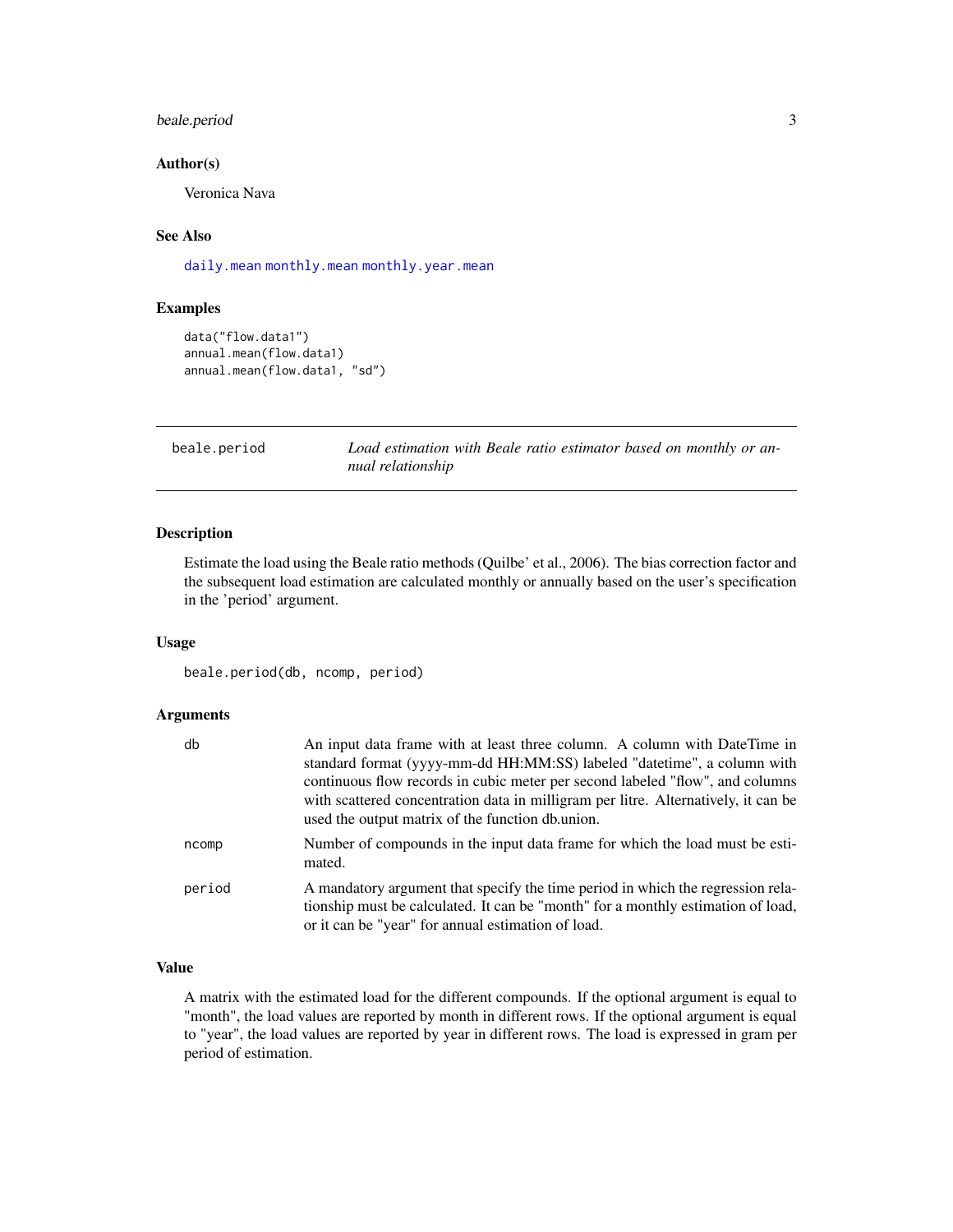#### <span id="page-3-0"></span>Author(s)

Veronica Nava

#### References

Quilbe', R., Rousseau, A. N., Duchemin, M., Poulin, A., Gangbazo, G., & Villeneuve, J. P. (2006). Selecting a calculation method to estimate sediment and nutrient loads in streams: Application to the Beaurivage River (Quebec, Canada). Journal of Hydrology, 326(1-4), 295-310. https://doi.org/10.1016/j.jhydrol.2005.11.

# See Also

[db.union](#page-9-1) [beale.ratio](#page-3-1)

# Examples

```
data("flow.data1","conc.data1")
union<-db.union(flow.data1, conc.data1)
beale.periodM<-beale.period(union, 2, "month")
beale.periodY<-beale.period(union, 2, "year")
```
<span id="page-3-1"></span>beale.ratio *Load estimation with Beale ratio method*

# Description

Estimate the load using the Beale ratio methods (Quilbe' et al., 2006). The estimation is performed on the time period spanned by flow records. It is also possible to estimate the load monthly or annually specifying optional argument. However, the bias correction factor is still calculated over the entire period.

# Usage

beale.ratio(db, ncomp, period)

#### Arguments

| db     | An input data frame with at least three column. A column with DateTime in<br>standard format (yyyy-mm-dd HH:MM:SS) labeled "datetime", a column with<br>continuous flow records in cubic meter per second labeled "flow", and columns<br>with scattered concentration data in milligram per litre. Alternatively, it can be<br>used the output matrix of the function db.union. |
|--------|---------------------------------------------------------------------------------------------------------------------------------------------------------------------------------------------------------------------------------------------------------------------------------------------------------------------------------------------------------------------------------|
| ncomp  | Number of compounds in the input data frame for which the load must be esti-<br>mated.                                                                                                                                                                                                                                                                                          |
| period | Optional argument. It can be "month" for a monthly estimation of load, or it can<br>be "year" for annual estimation of load. If it misses, the calculation is performed<br>on the time period spanned by the streamflow data.                                                                                                                                                   |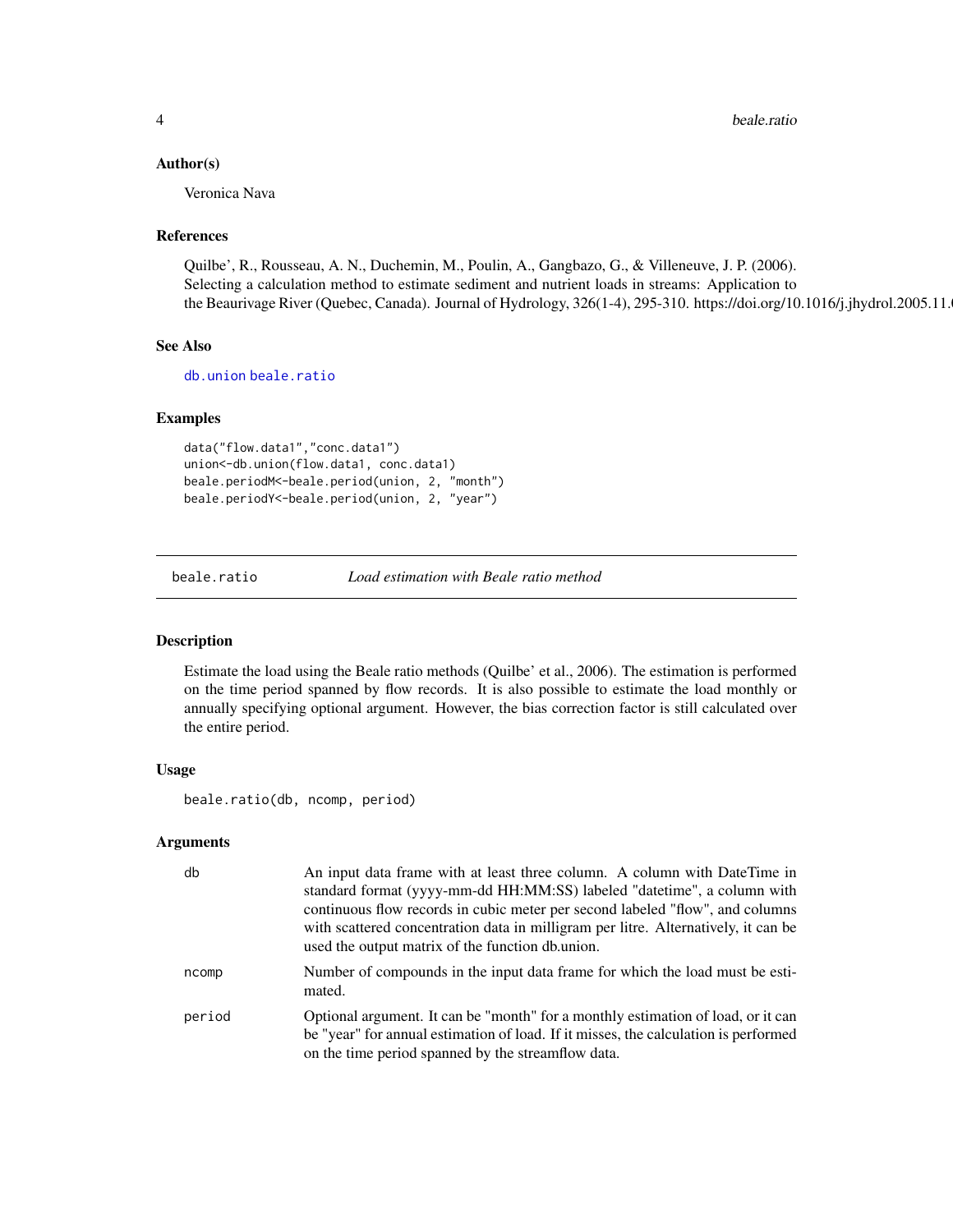#### <span id="page-4-0"></span>conc.data1 5

#### Value

A matrix with the estimated load with Beale ratio for the different compounds. If the optional argument 'period' misses, the matrix will have only one row with the load estimation done throughout the time period spanned by streamflow data. Otherwise, if the period is specified, the load is estimated in the different months/year and the load values are returned in different rows, named with the month/year considered. The load is expressed in gram per period of estimation.

#### Author(s)

Veronica Nava

#### References

Quilbe', R., Rousseau, A. N., Duchemin, M., Poulin, A., Gangbazo, G., & Villeneuve, J. P. (2006). Selecting a calculation method to estimate sediment and nutrient loads in streams: Application to the Beaurivage River (Quebec, Canada). Journal of Hydrology, 326(1-4), 295-310. https://doi.org/10.1016/j.jhydrol.2005.11.

#### See Also

[db.union](#page-9-1)

#### Examples

```
data("flow.data1", "conc.data1")
union<-db.union(flow.data1, conc.data1)
beale<-beale.ratio(union, 2)
beale.month<-beale.ratio(union, 2, "month")
beale.year<-beale.ratio(union, 2, "year")
```
conc.data1 *Concentration dataset of Kaskaskia River*

#### Description

Scattered concentration data of nitrite plus nitrate ("NOx") and soluble reactive phosphorus ("SRP") of Kaskaskia River, IL. The data are expressed in mg/L and covered a two-year period from January 2016 to December 2017.

#### Usage

data("conc.data1")

#### Format

A data frame with 130 observations on the following 3 variables.

datetime a POSIXct

NOx a numeric vector

SRP a numeric vector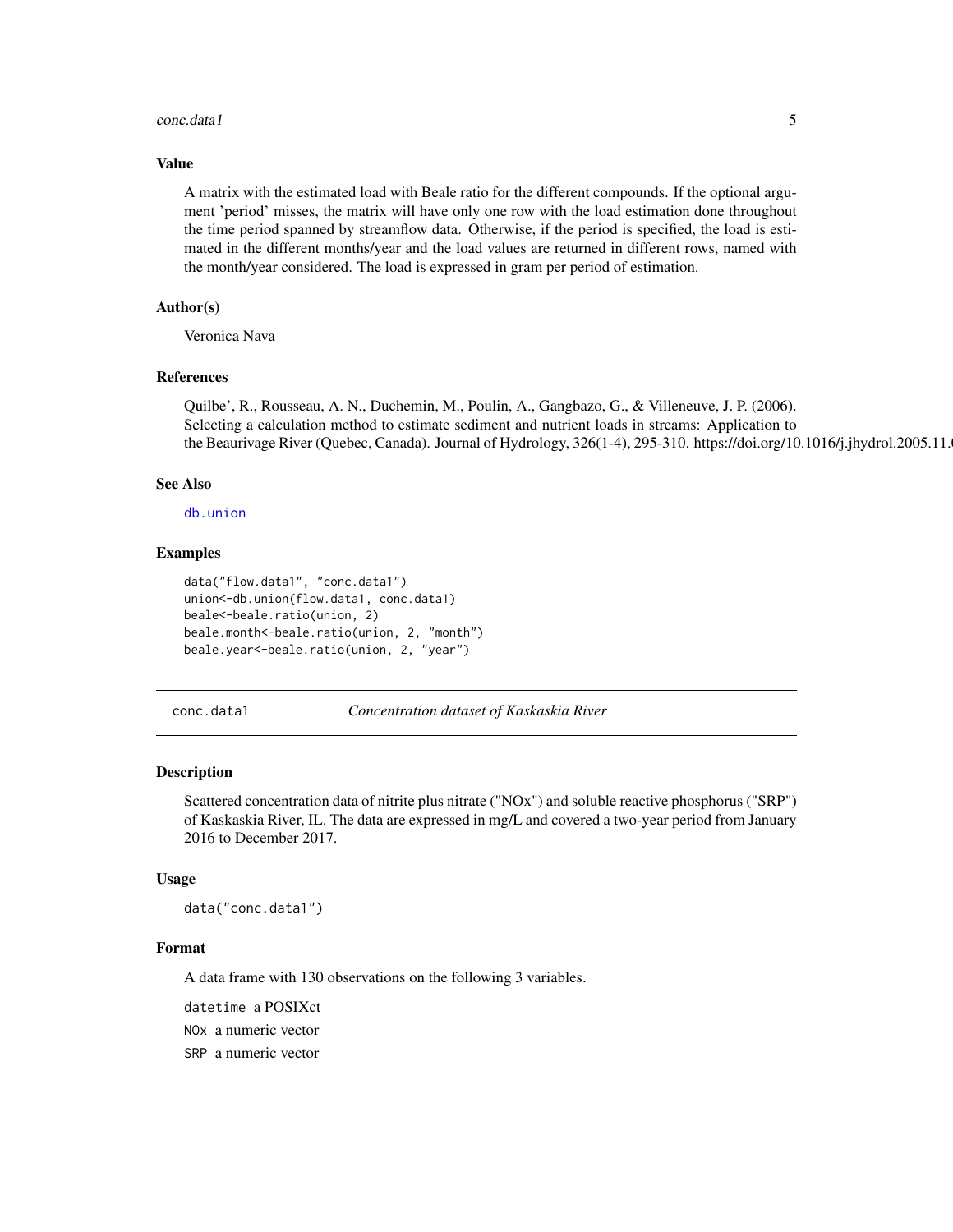#### <span id="page-5-0"></span>Source

<https://waterdata.usgs.gov/usa/nwis/uv?05595000>

# References

USGS, United States Geological Survey

# Examples

```
data("conc.data1")
str(conc.data1)
summary(conc.data1)
```
conc.data2 *Concentration dataset of Sandusky River*

#### Description

Scattered concentration data of total phosphorus ("TP") of Sandusky River, Ohio. The data are expressed in mg/L and covered a one-year period from January 2017 to December 2017.

# Usage

```
data("conc.data2")
```
# Format

A data frame with 104 observations on the following 2 variables.

datetime a POSIXct

TP a numeric vector

# Source

<https://ncwqr.org/monitoring/>

# References

Heidelberg Tributary Loading Program (HTLP) and USGS, United States Geological Survey

# Examples

```
data("conc.data2")
str(conc.data2)
summary(conc.data2)
```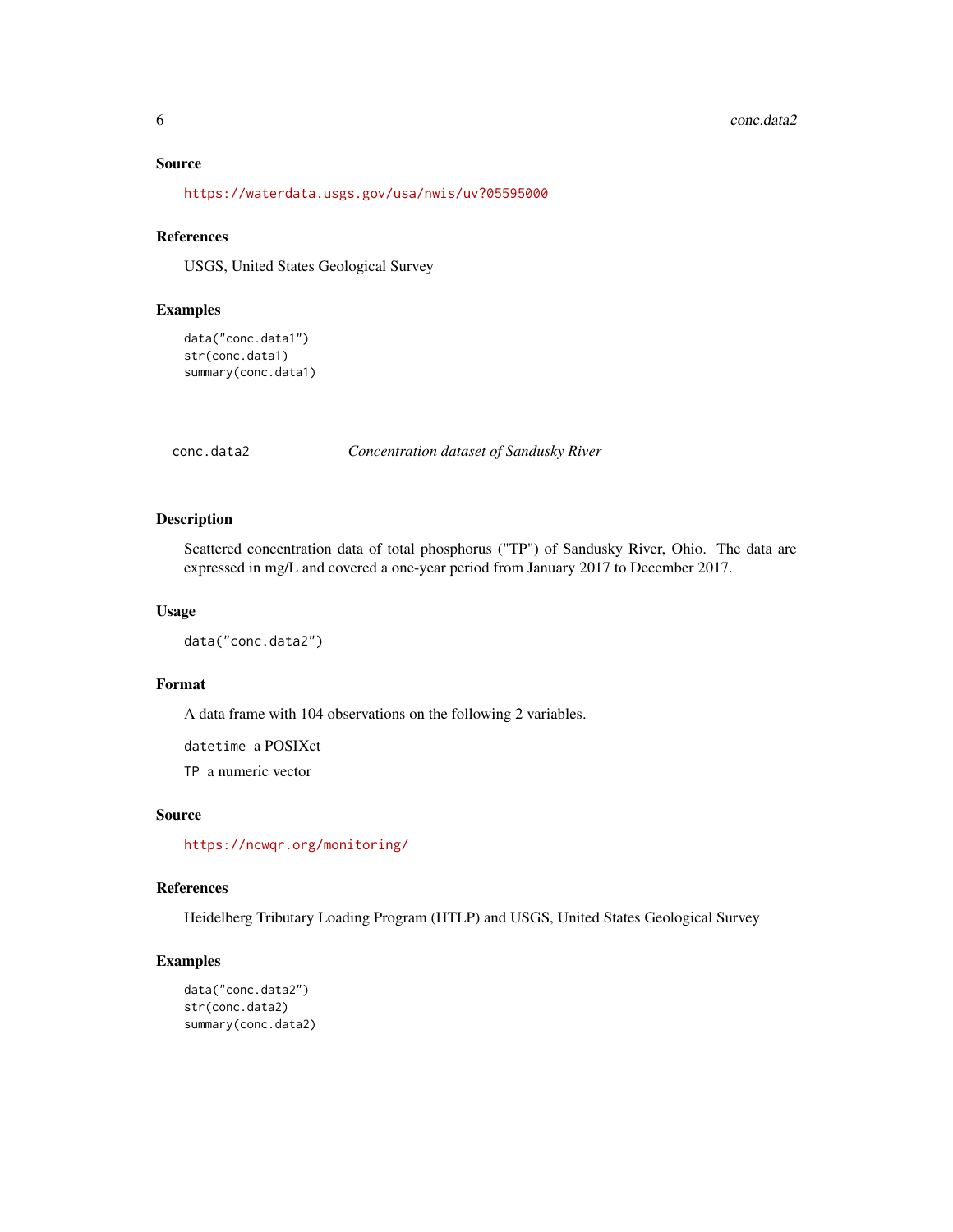<span id="page-6-0"></span>

# Description

Scattered concentration data of Total Nitrogen ("TN") in mg/L. The data were made up for explanatory purpouse. The dataset covers a one-year period, from January 2017 to December 2017.

#### Usage

```
data("conc.data3")
```
# Format

A data frame with 43 observations on the following 2 variables.

datetime a POSIXct

TN a numeric vector

#### Examples

data("conc.data3") str(conc.data3)

<span id="page-6-1"></span>CQregression *Relationship between concentration and flow*

# Description

Calculate the  $R^2$  of the relationship between concentration and flow. Statistically significant correlation between concentration and flow is mandatory to perform analysis using regression methods (Quilbe' et al., 2006; Aulenbach et al., 2016).

#### Usage

```
CQregression(db, ncomp)
```
# Arguments

| db    | An input data frame with at least three column. A column with DateTime in<br>standard format (yyyy-mm-dd HH:MM:SS) labeled "datetime", a column with<br>continuous flow records in cubic meter per second labeled "flow", and columns<br>with scattered concentration data in milligram per litre. Alternatively, it can be<br>used the output data frame of the function db.union. |
|-------|-------------------------------------------------------------------------------------------------------------------------------------------------------------------------------------------------------------------------------------------------------------------------------------------------------------------------------------------------------------------------------------|
| ncomp | Number of compounds in the input data frame for which the load must be esti-<br>mated.                                                                                                                                                                                                                                                                                              |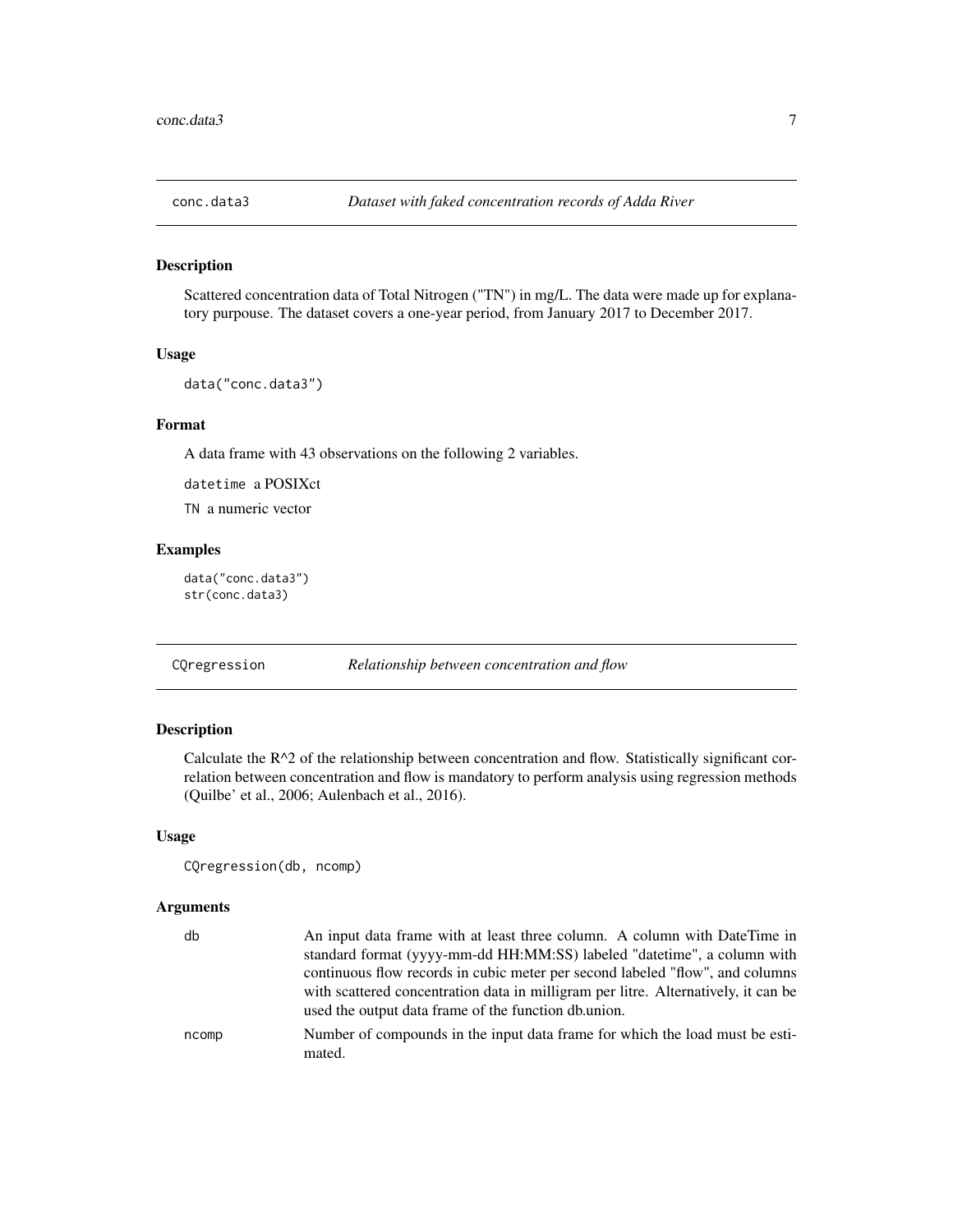# <span id="page-7-0"></span>Value

A matrix with R^2 for each compound.

# Author(s)

Veronica Nava

# References

Quilbe', R., Rousseau, A. N., Duchemin, M., Poulin, A., Gangbazo, G., & Villeneuve, J. P. (2006). Selecting a calculation method to estimate sediment and nutrient loads in streams: Application to the Beaurivage River (Quebec, Canada). Journal of Hydrology, 326(1-4), 295-310. https://doi.org/10.1016/j.jhydrol.2005.11. Aulenbach, B. T., Burns, D. A., Shanley, J. B., Yanai, R. D., Bae, K., Wild, A. D.,...,Yi, D. (2016). Approaches to stream solute load estimation for solutes with varying dynamics from five diverse small watersheds. Ecosphere, 7(6), 1-22. https://doi.org/10.1002/ecs2.1298

# See Also

[db.union](#page-9-1) [rating](#page-24-1) [ferguson](#page-10-1)

# Examples

```
data("flow.data1","conc.data1")
union<-db.union(flow.data1, conc.data1)
reg.relationship<-CQregression(union, 2)
```
<span id="page-7-1"></span>daily.mean *Daily mean of flow records*

#### Description

The function returns the daily arithmetic mean of flow records.

# Usage

```
daily.mean(flow.data, standev)
```
#### Arguments

| flow.data | A data frame with a first column with Date Time information in standard format (yyyy-<br>mm-dd HH:MM:SS) labeled "datetime" and a second column with flow records<br>labelede "flow". |
|-----------|---------------------------------------------------------------------------------------------------------------------------------------------------------------------------------------|
| standev   | An optional argument. If the user specifies "sd", the function will return the<br>standard deviation for each row.                                                                    |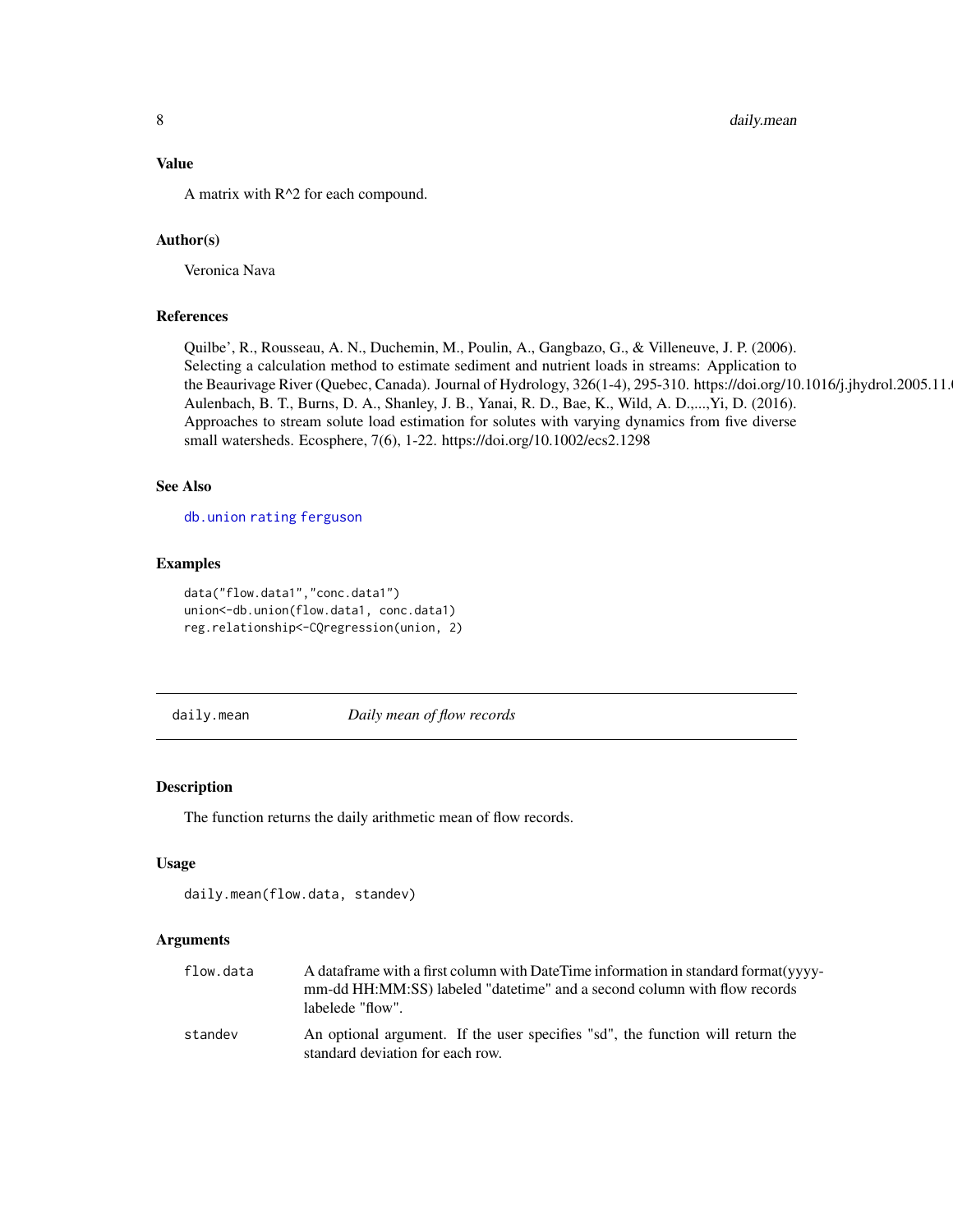#### <span id="page-8-0"></span>db.intersect 9

# Value

A data frame with two columns: the first with the day and the second with annual mean flow data (labeled "flow"). If the user has specified "sd", there is a third column with standard deviation value for each row (labeled "sd").

#### Author(s)

Veronica Nava

# See Also

[annual.mean](#page-1-1) [monthly.mean](#page-22-1) [monthly.year.mean](#page-23-1)

#### Examples

```
data("flow.data1")
daily.mean(flow.data1)
daily.mean(flow.data1, "sd")
```
<span id="page-8-1"></span>db.intersect *Intersection of flow and concentration data in a unique data frame*

#### Description

Flow and concentration data are merged in a unique data frame on the basis of DateTime information. The function pairs the data maintaining the rows in which both the concentration and the flow records are available. None 'NA' value is reported

# Usage

db.intersect(flow.data, conc.data)

# Arguments

| flow.data | A data frame with a first column with Date Time information in standard format (yyyy-<br>mm-dd HH:MM:SS) labeled "date time" and a second column with continuous<br>flow records labelede "flow".    |
|-----------|------------------------------------------------------------------------------------------------------------------------------------------------------------------------------------------------------|
| conc.data | A dataframe with a first column with DateTime information in standard format<br>(yyyy-mm-dd HH:MM:SS) and the following columns with concentration of<br>different compounds in milligram per litre. |

# Value

A dataframe with three columns: the first column with DateTime in standard format (yyyy-mm-dd HH:MM:SS), the second column with flow records, and the third column with concentration data, paired on the basis of datetime column. Only the rows in which both concentration and flow data are available are maintened.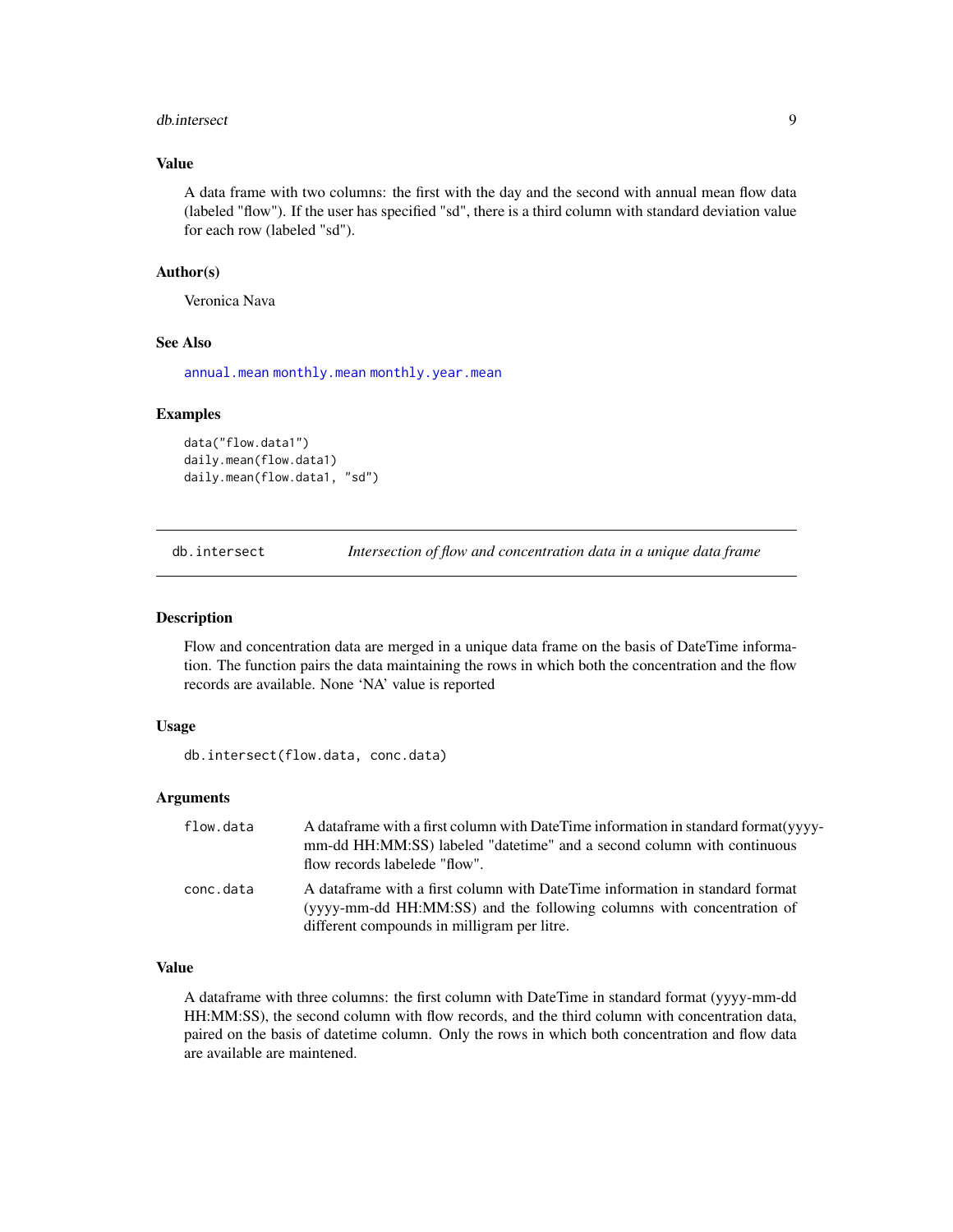#### 10 db.union db.union db.union db.union db.union db.union db.union db.union db.union db.union db.union db.union

# Author(s)

Veronica Nava

#### See Also

[db.union](#page-9-1)

# Examples

```
data("flow.data2","conc.data2")
intersect<-db.intersect(flow.data2, conc.data2)
summary<-db.intersect
```
<span id="page-9-1"></span>db.union *Union of flow and concentration data in a unique data frame*

# Description

This function allows merging the data maintaining all the available flow records with the scattered concentration values on the basis of DateTime information

# Usage

db.union(flow.data, conc.data)

# Arguments

| flow.data | A data frame with a first column with Date Time information in standard format (yyyy-<br>mm-dd HH:MM:SS) labeled "date time" and a second column with continuous<br>flow records labelede "flow".    |
|-----------|------------------------------------------------------------------------------------------------------------------------------------------------------------------------------------------------------|
| conc.data | A dataframe with a first column with DateTime information in standard format<br>(yyyy-mm-dd HH:MM:SS) and the following columns with concentration of<br>different compounds in milligram per litre. |

#### Value

A dataframe with three columns: the first column with DateTime in standard format (yyyy-mm-dd HH:MM:SS), the second column with continuous flow records, and the third column with scattered concentration data, paired on the basis of datetime column. All the flow data are mainteined. For the DateTime in which concentration data are not available, 'NA' is reported.

# Author(s)

Veronica Nava

# See Also

[db.intersect](#page-8-1)

<span id="page-9-0"></span>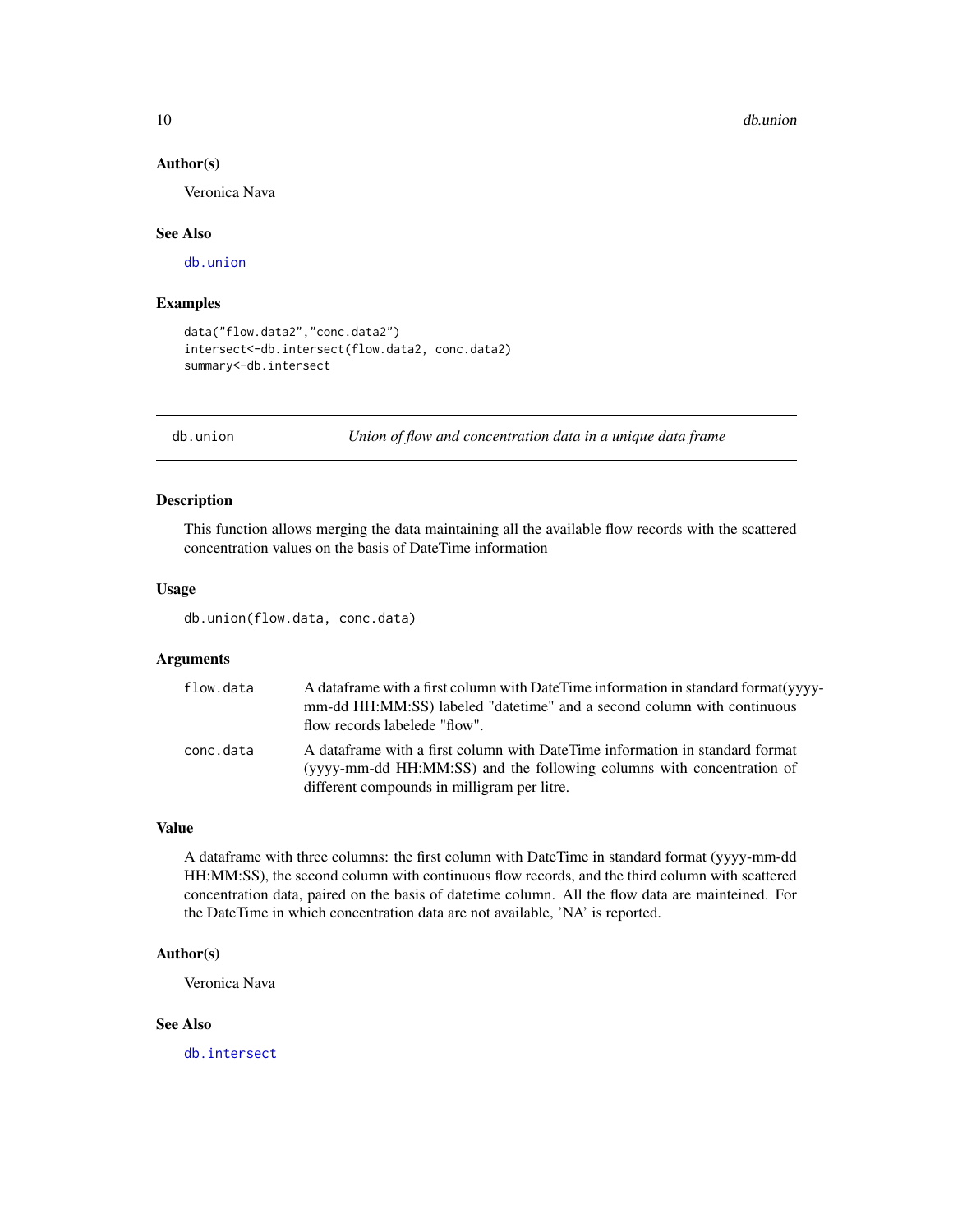#### <span id="page-10-0"></span>ferguson 11

#### Examples

```
data("flow.data2", "conc.data2")
intersect<-db.intersect(flow.data2, conc.data2)
summary<-db.intersect
```
<span id="page-10-1"></span>ferguson *Load estimation with Ferguson rating curve*

# **Description**

Estimate the load using a log-log rating curve between concentration and streamflow values at the time of sampling. The load value were then multiplied by a correction factor to get an unbiased estimator(Quilbe' et al., 2006; Worrall, Howden, & Burt, 2013). The estimation is performed on the time period spanned by flow records. It is also possible to estimate the load monthly or annually specifying optional argument.

#### Usage

```
ferguson(db, ncomp, period)
```
#### Arguments

| db     | An input data frame with at least three column. A column with DateTime in<br>standard format (yyyy-mm-dd HH:MM:SS) labeled "datetime", a column with<br>continuous flow records in cubic meter per second labeled "flow", and columns<br>with scattered concentration data in milligram per litre. Alternatively, it can be<br>used the output matrix of the function db.union. |
|--------|---------------------------------------------------------------------------------------------------------------------------------------------------------------------------------------------------------------------------------------------------------------------------------------------------------------------------------------------------------------------------------|
| ncomp  | Number of compounds in the input data frame for which the load must be esti-<br>mated.                                                                                                                                                                                                                                                                                          |
| period | Optional argument. It can be "month" for a monthly estimation of load, or it can<br>be "year" for annual estimation of load. If it misses, the calculation is performed<br>on the time period spanned by the streamflow data.                                                                                                                                                   |

# Value

A matrix with the estimated load for the different compounds. If the optional argument 'period' misses, the matrix will have only one row with the load estimation done throughout the time period spanned by streamflow data. Otherwise, if the period is specified, the load is estimated in the different months/year and the load values are returned in different rows, named with the month/year considered. The load is expressed in gram per period of estimation.

# Author(s)

Veronica Nava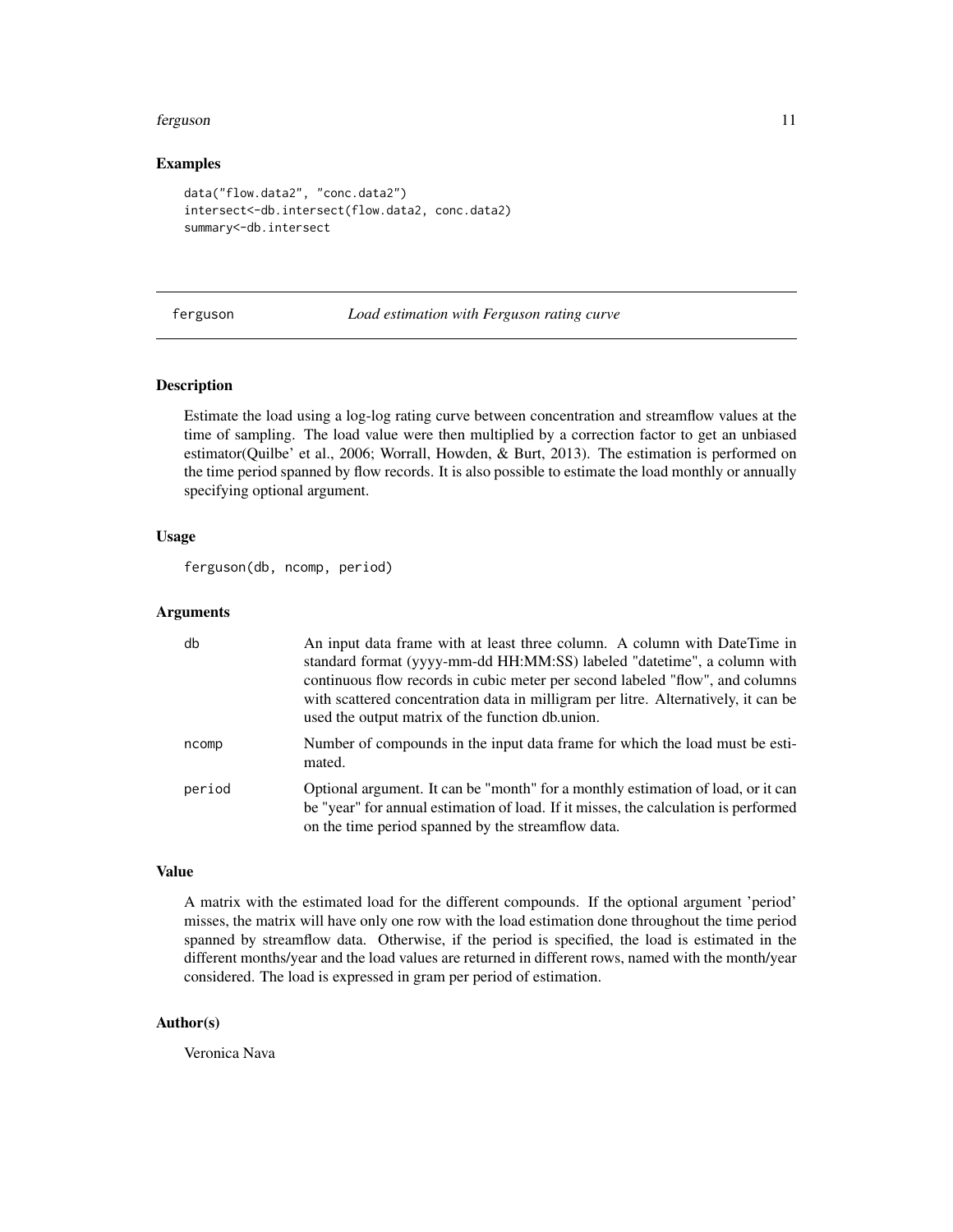# References

Quilbe', R., Rousseau, A. N., Duchemin, M., Poulin, A., Gangbazo, G., & Villeneuve, J. P. (2006). Selecting a calculation method to estimate sediment and nutrient loads in streams: Application to the Beaurivage River (Quebec, Canada). Journal of Hydrology, 326(1-4), 295-310. https://doi.org/10.1016/j.jhydrol.2005.11. Worrall, F., Howden, N. J. K., & Burt, T. P. (2013). Assessment of sample frequency bias and precision in fluvial flux calculations - An improved low bias estimation method. Journal of Hydrology, 503, 101–110. https://doi.org/10.1016/j.jhydrol.2013.08.048

# See Also

[db.union](#page-9-1) [CQregression](#page-6-1)

#### Examples

```
data("flow.data2", "conc.data2")
union<-db.union(flow.data2, conc.data2)
CQregression(union,1)
ferg<-ferguson(union, 1)
ferg.month<-ferguson(union, 1, "month")
ferg.year<-ferguson(union, 1, "year")
```
<span id="page-11-1"></span>ferguson.period *Load estimation with Ferguson method based on monthly or annual relationship*

# Description

Estimate the load using a a monthly or annual based log-log rating curve between values of concentration and river flow at the time of sampling (multiple regression analyses are performed monthly/annually). The load value were then multiplied by a correction factor to get an unbiased estimator(Quilbe' et al., 2006; Worrall, Howden, & Burt, 2013).

# Usage

ferguson.period(db, ncomp, period)

#### Arguments

| db     | An input data frame with at least three column. A column with DateTime in<br>standard format (yyyy-mm-dd HH:MM:SS) labeled "datetime", a column with<br>continuous flow records in cubic meter per second labeled "flow", and columns<br>with scattered concentration data in milligram per litre. Alternatively, it can be<br>used the output matrix of the function db.union. |
|--------|---------------------------------------------------------------------------------------------------------------------------------------------------------------------------------------------------------------------------------------------------------------------------------------------------------------------------------------------------------------------------------|
| ncomp  | Number of compounds in the input data frame for which the load must be esti-<br>mated.                                                                                                                                                                                                                                                                                          |
| period | A mandatory argument that specify the time period in which the regression rela-<br>tionship must be calculated. It can be "month" for a monthly estimation of load,<br>or it can be "year" for annual estimation of load.                                                                                                                                                       |

<span id="page-11-0"></span>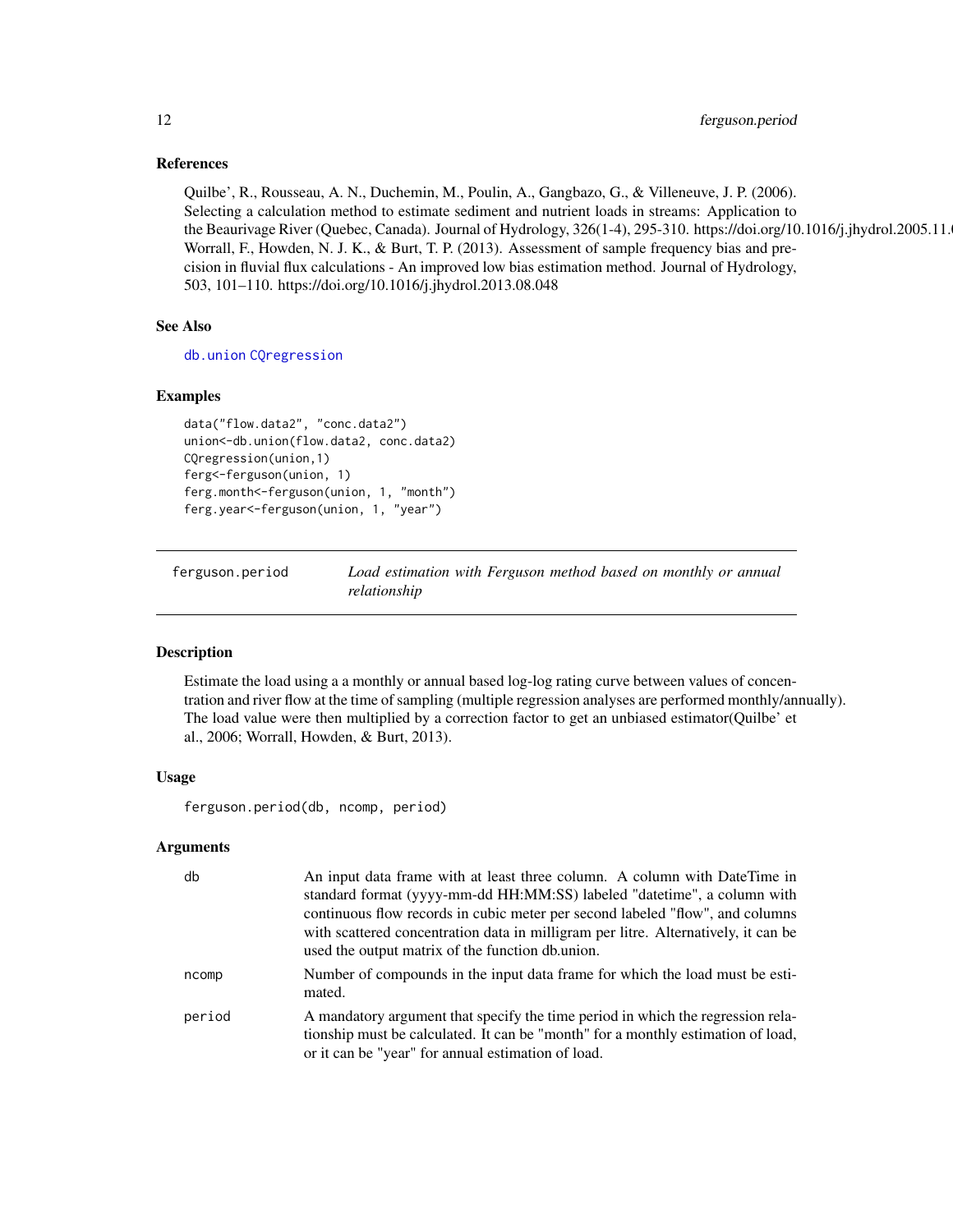#### <span id="page-12-0"></span>flow.data1  $13$

# Value

A matrix with the estimated load for the different compounds. If the optional is equal to "month", the load values are reported by month in different rows. If the optional argument is equal to "year", the load values are reported by year in different rows. The load is expressed in gram per period of estimation.

# Author(s)

Veronica Nava

#### References

Quilbe', R., Rousseau, A. N., Duchemin, M., Poulin, A., Gangbazo, G., & Villeneuve, J. P. (2006). Selecting a calculation method to estimate sediment and nutrient loads in streams: Application to the Beaurivage River (Quebec, Canada). Journal of Hydrology, 326(1-4), 295-310, https://doi.org/10.1016/j.jhydrol.2005.11. Worrall, F., Howden, N. J. K., & Burt, T. P. (2013). Assessment of sample frequency bias and precision in fluvial flux calculations - An improved low bias estimation method. Journal of Hydrology, 503, 101–110, https://doi.org/10.1016/j.jhydrol.2013.08.048.

## See Also

[db.union](#page-9-1) [ferguson](#page-10-1) [rsquared.period](#page-28-1)

# Examples

```
data("flow.data2","conc.data2")
union<-db.union(flow.data2, conc.data2)
fer.periodM<-ferguson.period(union, 1, "month")
fer.periodY<-ferguson.period(union, 1, "year")
```
flow.data1 *Dataset of flow record of Kaskskia River*

#### Description

Dataframe with two columns: a first column with DateTime in standard format (yyyy-mm-dd HH:MM:SS) labeled "datetime" and a second column with flow records labeled "flow". These latter are expressed in cubic metre per second. The dataset covers a two-year period with flow records every 1 day.

#### Usage

data(flow.data1)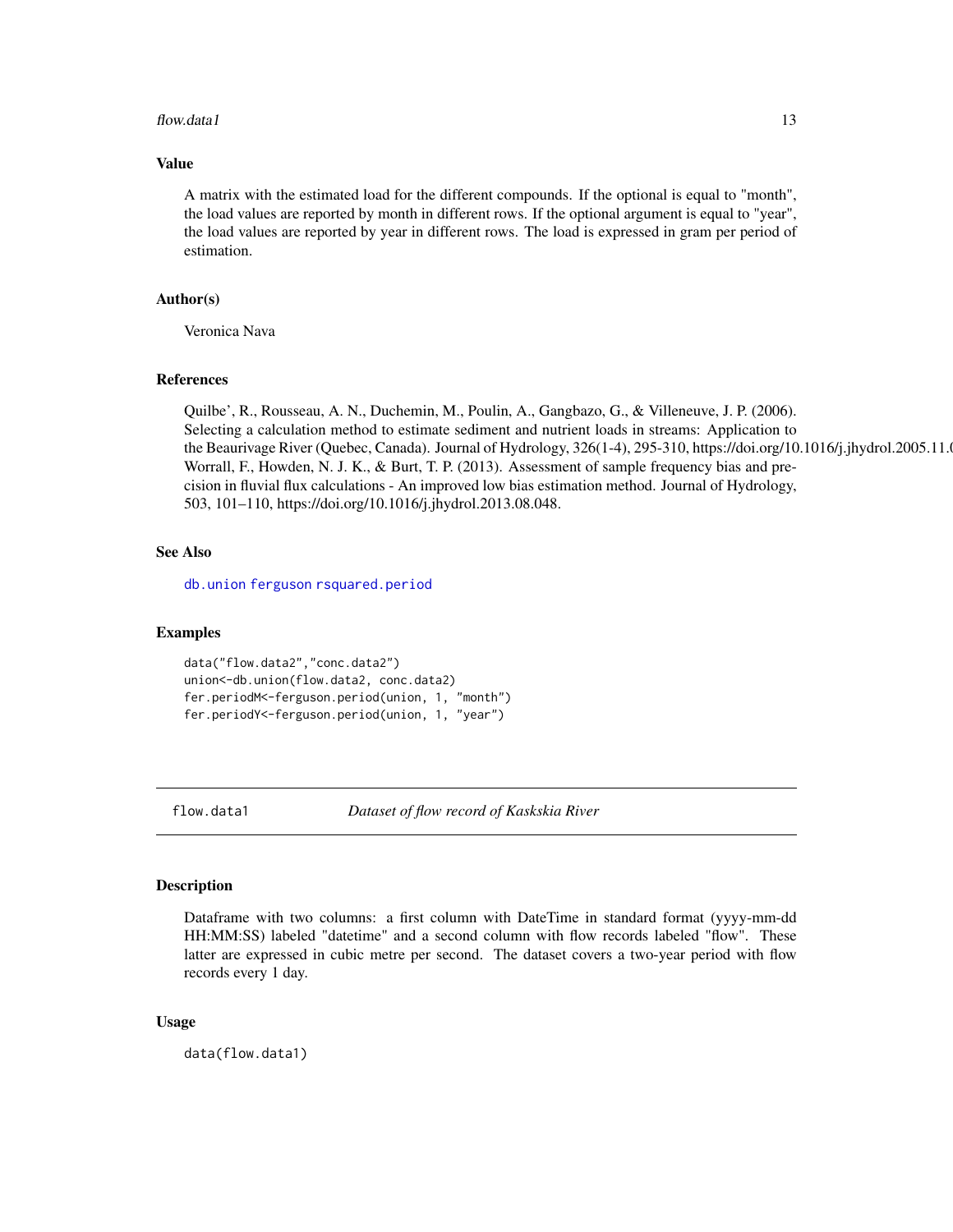#### 14 flow.data2

# Format

A data frame with 731 observations on the following 2 variables.

datetime a POSIXct

flow a numeric vector

# Source

<https://waterdata.usgs.gov/usa/nwis/uv?05595000>

# References

USGS, United States Geological Survey

# Examples

```
data("flow.data1")
summary(flow.data1)
```
flow.data2 *Dataset of flow record of Sandusky River*

# Description

Dataframe with two columns: a first column with DateTime in standard format (yyyy-mm-dd HH:MM:SS) labeled "datetime" and a second column with flow records labeled "flow". These latter are expressed in cubic metre per second. The dataset covers a one-year period with flow records every 1 day.

# Usage

data("flow.data2")

#### Format

A data frame with 365 observations on the following 2 variables.

datetime a POSIXct

flow a numeric vector

#### Source

<https://ncwqr.org/monitoring/>

# References

Heidelberg Tributary Loading Program (HTLP) and USGS, United States Geological Survey

<span id="page-13-0"></span>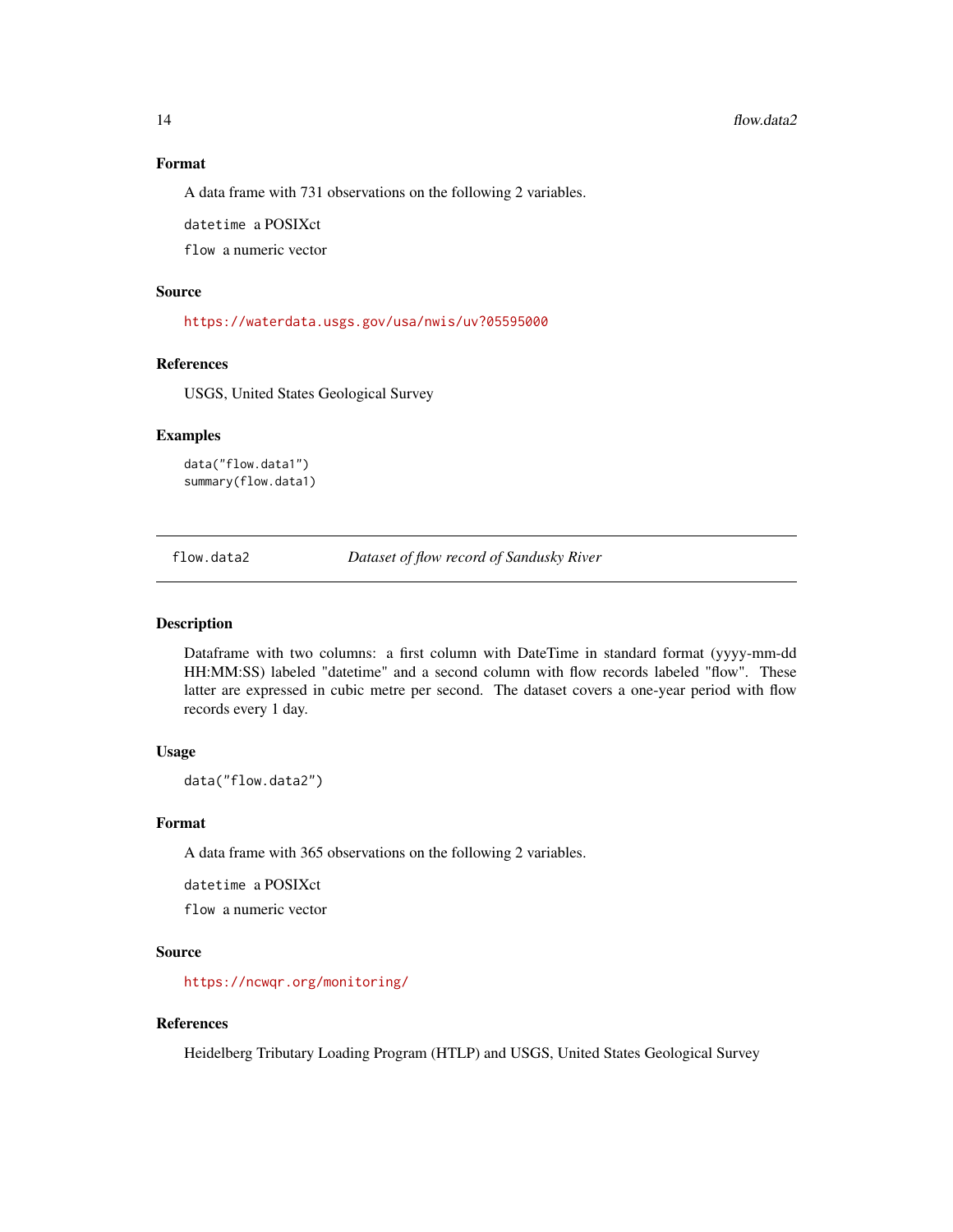#### <span id="page-14-0"></span>flow.data3 15

# Examples

```
data(flow.data2)
summary(flow.data2)
```
## flow.data3 *Flow record dataset of Adda River*

# Description

Dataframe with two colmns: a first column with DateTime in standard format (yyyy-mm-dd HH:MM:SS) labeled "datetime" and a second column with flow records labeled "flow". These latter are expressed in cubic metre per second. The dataset covers a one-year period with flow records every 12 hours.

#### Usage

data("flow.data3")

# Format

A data frame with 728 observations on the following 2 variables.

datetime a POSIXct

flow a numeric vector

# Source

```
http://www.arpalombardia.it/siti/arpalombardia/meteo/richiesta-dati-misurati/Pagine/
RichiestaDatiMisurati.aspx
```
# References

ARPA-Lombardia, Italian Environmental Protection Agency

# Examples

```
data("flow.data3")
str(flow.data3)
```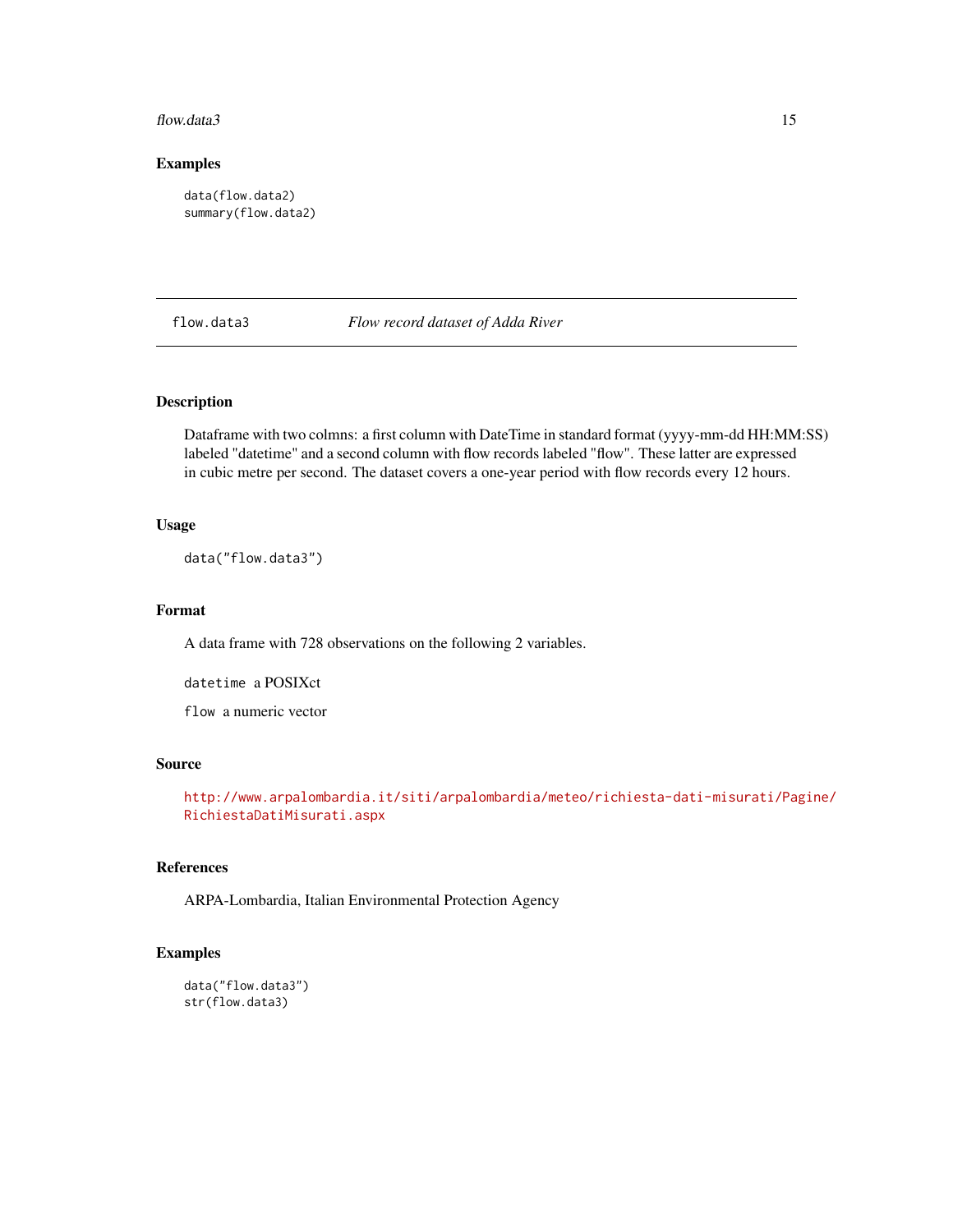#### <span id="page-15-0"></span>Description

Estimate the load based on the time-weighted flow and concentration method (Moatar & Meybeck, 2005). The estimation is performed on the time period spanned by flow records. It is possible to estimate the load also monthly or annually.

#### Usage

method1(db, ncomp, period)

#### **Arguments**

| db     | An input data frame with at least three column. A column with DateTime in<br>standard format (yyyy-mm-dd HH:MM:SS) labeled "datetime", a column with<br>flow records in cubic meter per second labeled "flow", and columns with scat- |
|--------|---------------------------------------------------------------------------------------------------------------------------------------------------------------------------------------------------------------------------------------|
|        | tered concentration data in milligram per litre. Alternatively, it can be used the<br>output matrix of the function db.union.                                                                                                         |
| ncomp  | Number of compounds in the input data frame for which the load must be esti-<br>mated.                                                                                                                                                |
| period | Optional argument. It can be "month" for a monthly estimation of load, or it can<br>be "year" for annual estimation of load. If it misses, the calculation is performed<br>on the time period spanned by the streamflow data.         |

#### Value

A matrix with the estimated load with time-weighted flow and concentration method for the different compounds. If the optional argument 'period' misses, the matrix will have only one row with the load estimation done throughout the time period spanned by streamflow data. Otherwise, if the period is specified, the load is estimated in the different months/year and the load values are returned in different rows, named with the month/year considered. The load is expressed in gram per period of estimation.

# Author(s)

Veronica Nava

#### References

Moatar, F., & Meybeck, M. (2005). Compared performances of different algorithms for estimating annual nutrient loads discharged by the eutrophic River Loire. Hydrological Processes, 19(2), 429- 444. https://doi.org/10.1002/hyp.5541

# See Also

[db.union](#page-9-1)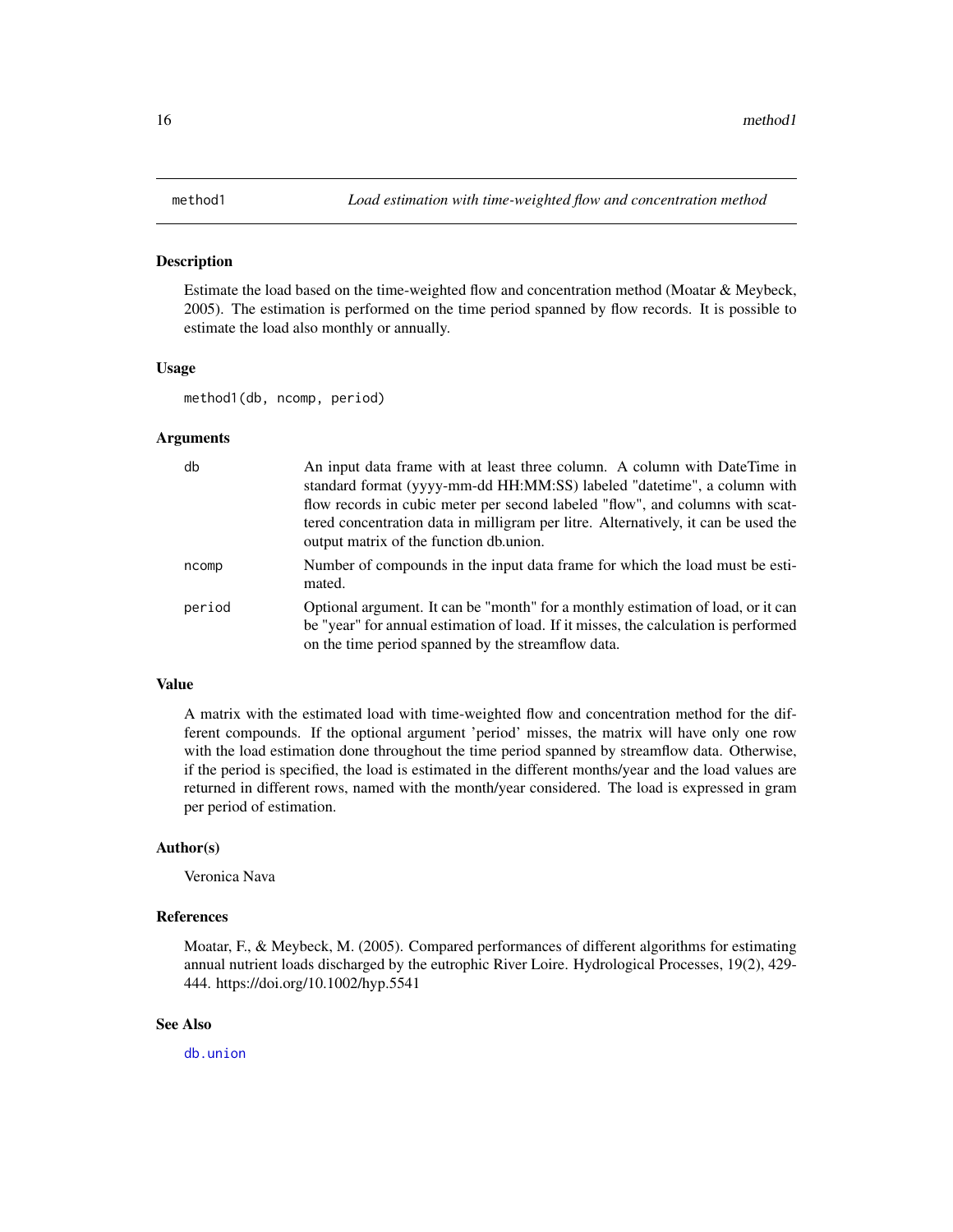#### <span id="page-16-0"></span>method2 17

# Examples

```
data("flow.data1","conc.data1")
union<-db.union(flow.data1, conc.data1)
met1<-method1(union, 2)
met1.month<-method1(union, 2, "month")
met1.year<-method1(union, 2, "year")
```
method2 *Load estimation with discharge-weighted concentration method*

# Description

Estimate the load based on the discharge-weighted concentration method (Moatar & Meybeck, 2005). The estimation is performed on the time period spanned by flow records.It is possible to estimate the load also monthly or annually.

#### Usage

```
method2(db, ncomp, period)
```
# Arguments

| db     | An input data frame with at least three column. A column with DateTime in<br>standard format (yyyy-mm-dd HH:MM:SS) labeled "datetime", a column with<br>flow records in cubic meter per second labeled "flow", and columns with scat-<br>tered concentration data in milligram per litre. Alternatively, it can be used the<br>output matrix of the function db.union. |
|--------|------------------------------------------------------------------------------------------------------------------------------------------------------------------------------------------------------------------------------------------------------------------------------------------------------------------------------------------------------------------------|
| ncomp  | Number of compounds in the input data frame for which the load must be esti-<br>mated.                                                                                                                                                                                                                                                                                 |
| period | Optional argument. It can be "month" for a monthly estimation of load, or it can<br>be "year" for annual estimation of load. If it misses, the calculation is performed<br>on the time period spanned by the streamflow data.                                                                                                                                          |

# Value

A matrix with the estimated load with discharge-weighted concentration method for the different compounds. If the optional argument 'period' misses, the matrix will have only one row with the load estimation done throughout the time period spanned by streamflow data. Otherwise, if the period is specified, the load is estimated in the different months/year and the load values are returned in different rows, named with the month/year considered. The load is expressed in gram per period of estimation.

#### Author(s)

Veronica Nava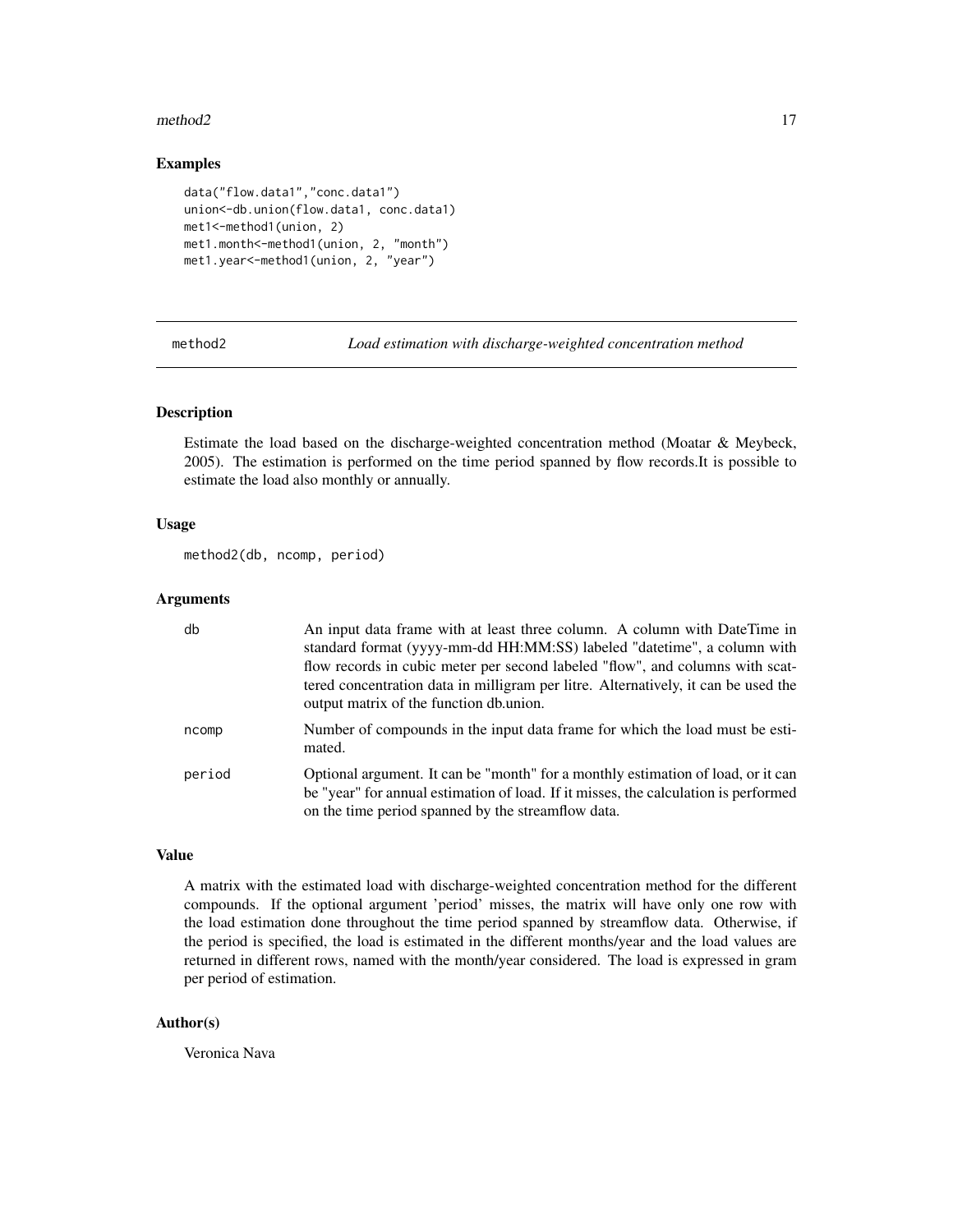# References

Moatar, F., & Meybeck, M. (2005). Compared performances of different algorithms for estimating annual nutrient loads discharged by the eutrophic River Loire. Hydrological Processes, 19(2), 429- 444. https://doi.org/10.1002/hyp.5541

# See Also

[db.union](#page-9-1)

# Examples

```
data("flow.data1", "conc.data1")
union<-db.union(flow.data1, conc.data1)
met2<-method2(union, 2)
met2.month<-method2(union, 2, "month")
met2.year<-method2(union, 2, "year")
```
method3 *Load estimation with mean discharge-weighted concentration method*

#### Description

Estimate the load with the mean discharge-weighted concentration method (Moatar & Meybeck, 2005). The estimation is performed on the time period spanned by flow records. It is possible to estimate the load also monthly or annually.

# Usage

```
method3(db, ncomp, period)
```
#### Arguments

| db     | An input data frame with at least three column. A column with DateTime in<br>standard format (yyyy-mm-dd HH:MM:SS) labeled "datetime", a column with<br>flow records in cubic meter per second labeled "flow", and columns with scat-<br>tered concentration data in milligram per litre. Alternatively, it can be used the<br>output matrix of the function db.union. |
|--------|------------------------------------------------------------------------------------------------------------------------------------------------------------------------------------------------------------------------------------------------------------------------------------------------------------------------------------------------------------------------|
| ncomp  | Number of compounds in the input data frame for which the load must be esti-<br>mated.                                                                                                                                                                                                                                                                                 |
| period | Optional argument. It can be "month" for a monthly estimation of load, or it can<br>be "year" for annual estimation of load. If it misses, the calculation is performed<br>on the time period spanned by the streamflow data.                                                                                                                                          |

<span id="page-17-0"></span>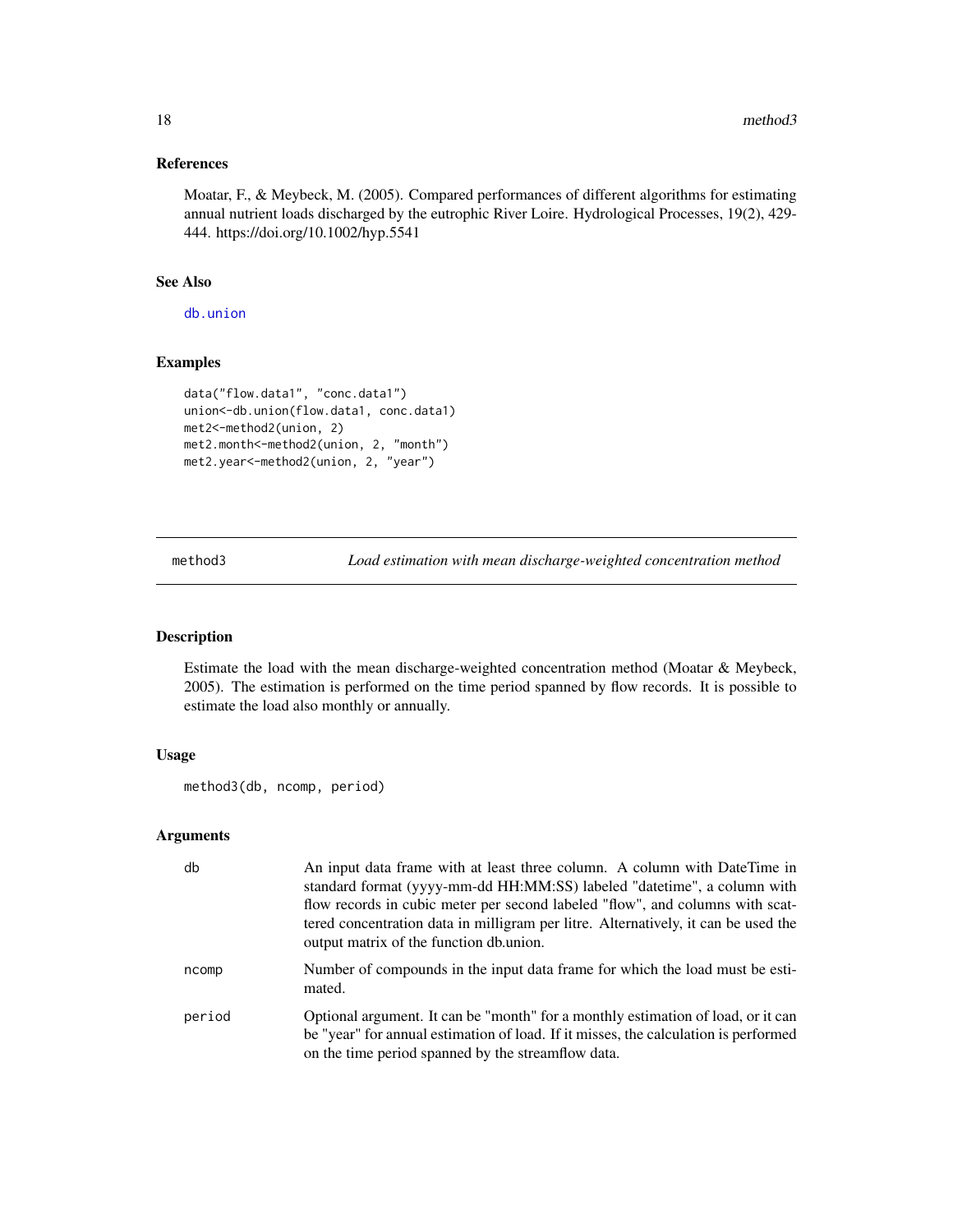#### <span id="page-18-0"></span>method4 19

#### Value

A matrix with the estimated load with mean discharge-weighted concentration method for the different compounds. If the optional argument 'period' misses, the matrix will have only one row with the load estimation done throughout the time period spanned by streamflow data. Otherwise, if the period is specified, the load is estimated in the different months/year and the load values are returned in different rows, named with the month/year considered. The load is expressed in gram per period of estimation.

# Author(s)

Veronica Nava

# References

Moatar, F., & Meybeck, M. (2005). Compared performances of different algorithms for estimating annual nutrient loads discharged by the eutrophic River Loire. Hydrological Processes, 19(2), 429- 444. https://doi.org/10.1002/hyp.5541

# See Also

[db.union](#page-9-1)

#### Examples

```
data("flow.data1", "conc.data1")
union<-db.union(flow.data1, conc.data1)
met3<-method3(union, 2)
met3.month<-method3(union, 2, "month")
met3.year<-method3(union, 2, "year")
```
method4 *Load estimation with time-weighted concentration method*

#### **Description**

Estimate the load with the time-weighted concentration method (Moatar & Meybeck, 2005; Worrall, Howden, & Burt, 2013). The estimation is performed on the time period spanned by flow records. It is also possible to estimate the load monthly or annually.

#### Usage

method4(db, ncomp, period)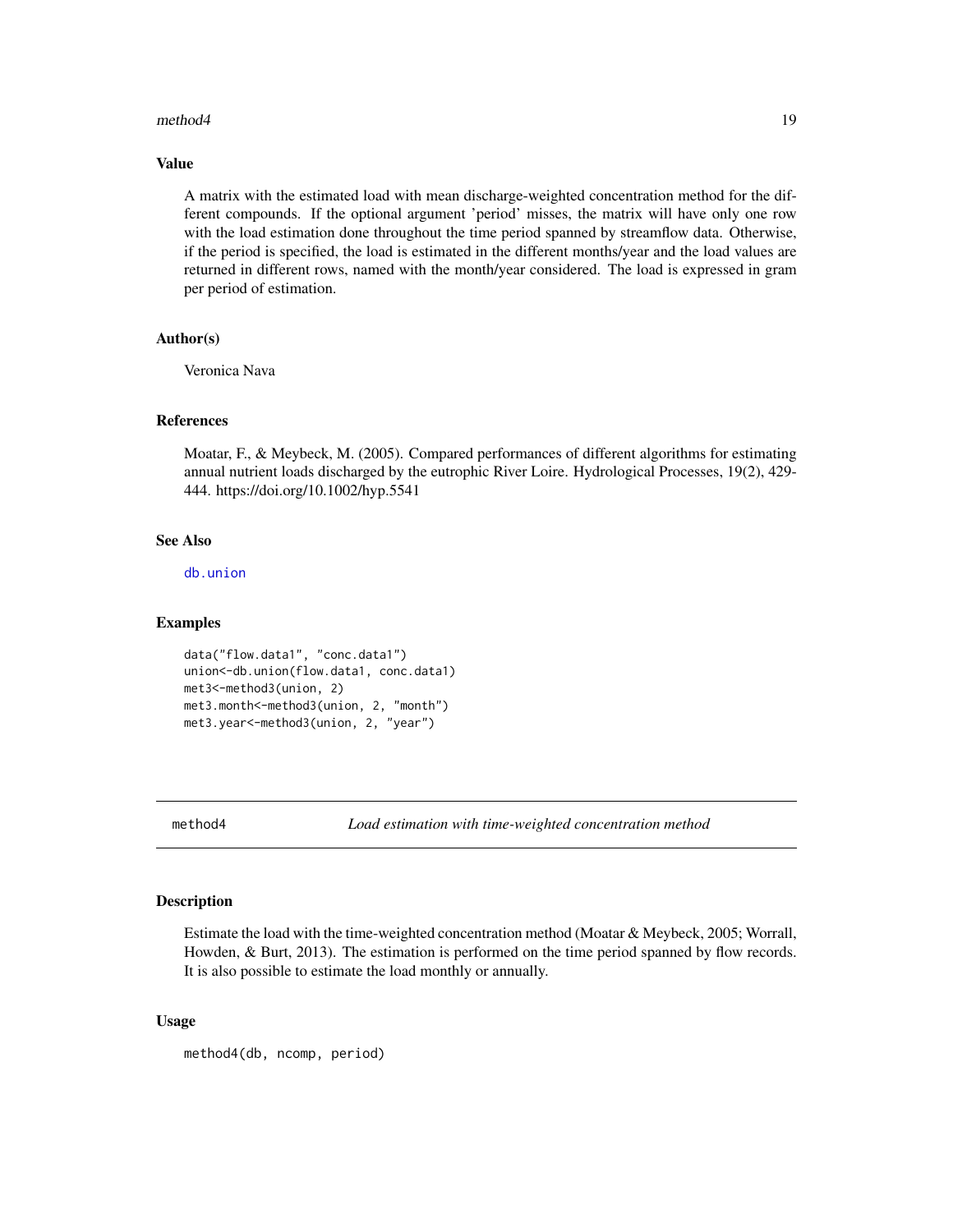#### <span id="page-19-0"></span>Arguments

| db     | An input data frame with at least three column. A column with DateTime in<br>standard format (yyyy-mm-dd HH:MM:SS) labeled "datetime", a column with<br>flow records in cubic meter per second labeled "flow", and columns with scat-<br>tered concentration data in milligram per litre. Alternatively, it can be used the<br>output matrix of the function db.union. |
|--------|------------------------------------------------------------------------------------------------------------------------------------------------------------------------------------------------------------------------------------------------------------------------------------------------------------------------------------------------------------------------|
| ncomp  | Number of compounds in the input data frame for which the load must be esti-<br>mated.                                                                                                                                                                                                                                                                                 |
| period | Optional argument. It can be "month" for a monthly estimation of load, or it can<br>be "year" for annual estimation of load. If it misses, the calculation is performed<br>on the time period spanned by the streamflow data.                                                                                                                                          |

# Value

A matrix with the estimated load with time-weighted concentration method for the different compounds. If the optional argument 'period' misses, the matrix will have only one row with the load estimation done throughout the time period spanned by streamflow data. Otherwise, if the period is specified, the load is estimated in the different months/year and the load values are returned in different rows, named with the month/year considered. The load is expressed in gram per period of estimation.

# Author(s)

Veronica Nava

#### References

Moatar, F., & Meybeck, M. (2005). Compared performances of different algorithms for estimating annual nutrient loads discharged by the eutrophic River Loire. Hydrological Processes, 19(2), 429–444. https://doi.org/10.1002/hyp.5541. Worrall, F., Howden, N. J. K., & Burt, T. P. (2013). Assessment of sample frequency bias and precision in fluvial flux calculations - An improved low bias estimation method. Journal of Hydrology, 503, 101–110. https://doi.org/10.1016/j.jhydrol.2013.08.048.

#### See Also

[db.union](#page-9-1)

# Examples

```
data("flow.data1", "conc.data1")
union<-db.union(flow.data1, conc.data1)
met4<-method4(union, 2)
met4.month<-method4(union, 2, "month")
met4.year<-method4(union, 2, "year")
```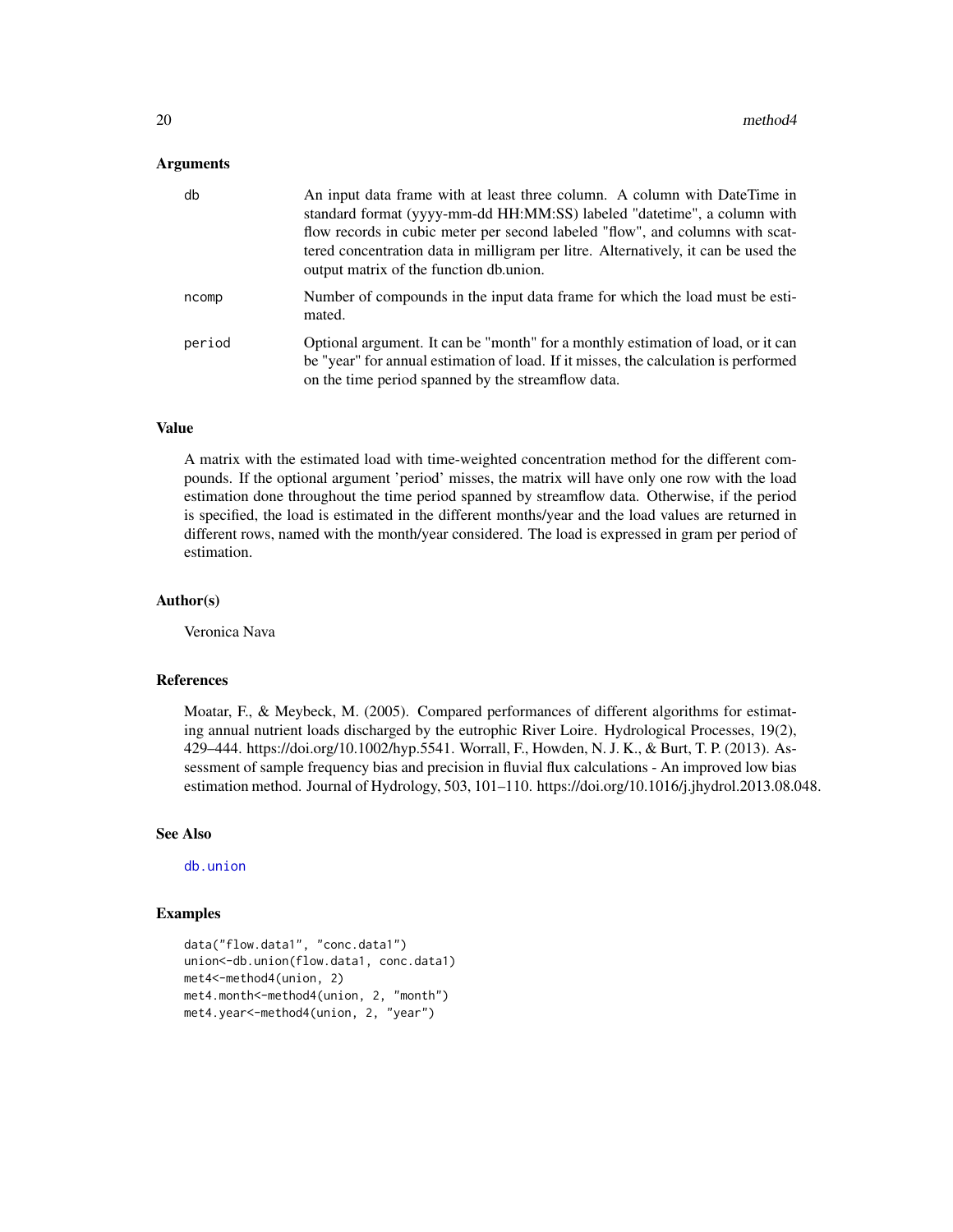<span id="page-20-0"></span>

#### Description

Estimate the load with the time and discharge weighted concentration method (Moatar & Meybeck, 2005; Worrall, Howden, & Burt, 2013). The estimation is performed on the time period spanned by flow records. It is also possible to estimate the load monthly or annually specifying an optional argument.

#### Usage

method5(db, ncomp, period)

#### Arguments

| db     | An input data frame with at least three column. A column with DateTime in<br>standard format (yyyy-mm-dd HH:MM:SS) labeled "datetime", a column with<br>flow records in cubic meter per second labeled "flow", and columns with scat-<br>tered concentration data in milligram per litre. Alternatively, it can be used the<br>output matrix of the function db.union. |
|--------|------------------------------------------------------------------------------------------------------------------------------------------------------------------------------------------------------------------------------------------------------------------------------------------------------------------------------------------------------------------------|
| ncomp  | Number of compounds in the input data frame for which the load must be esti-<br>mated.                                                                                                                                                                                                                                                                                 |
| period | Optional argument. It can be "month" for a monthly estimation of load, or it can<br>be "year" for annual estimation of load. If it misses, the calculation is performed<br>on the time period spanned by the streamflow data.                                                                                                                                          |

#### Value

A matrix with the estimated load with time and discharge weighted concentration method for the different compounds. If the optional argument 'period' misses, the matrix will have only one row with the load estimation done throughout the time period spanned by streamflow data. Otherwise, if the period is specified, the load is estimated in the different months/year and the load values are returned in different rows, named with the month/year considered. The load is expressed in gram per period of estimation.

#### Author(s)

Veronica Nava

# References

Moatar, F., & Meybeck, M. (2005). Compared performances of different algorithms for estimating annual nutrient loads discharged by the eutrophic River Loire. Hydrological Processes, 19(2), 429–444. https://doi.org/10.1002/hyp.5541. Worrall, F., Howden, N. J. K., & Burt, T. P. (2013). Assessment of sample frequency bias and precision in fluvial flux calculations - An improved low bias estimation method. Journal of Hydrology, 503, 101–110. https://doi.org/10.1016/j.jhydrol.2013.08.048.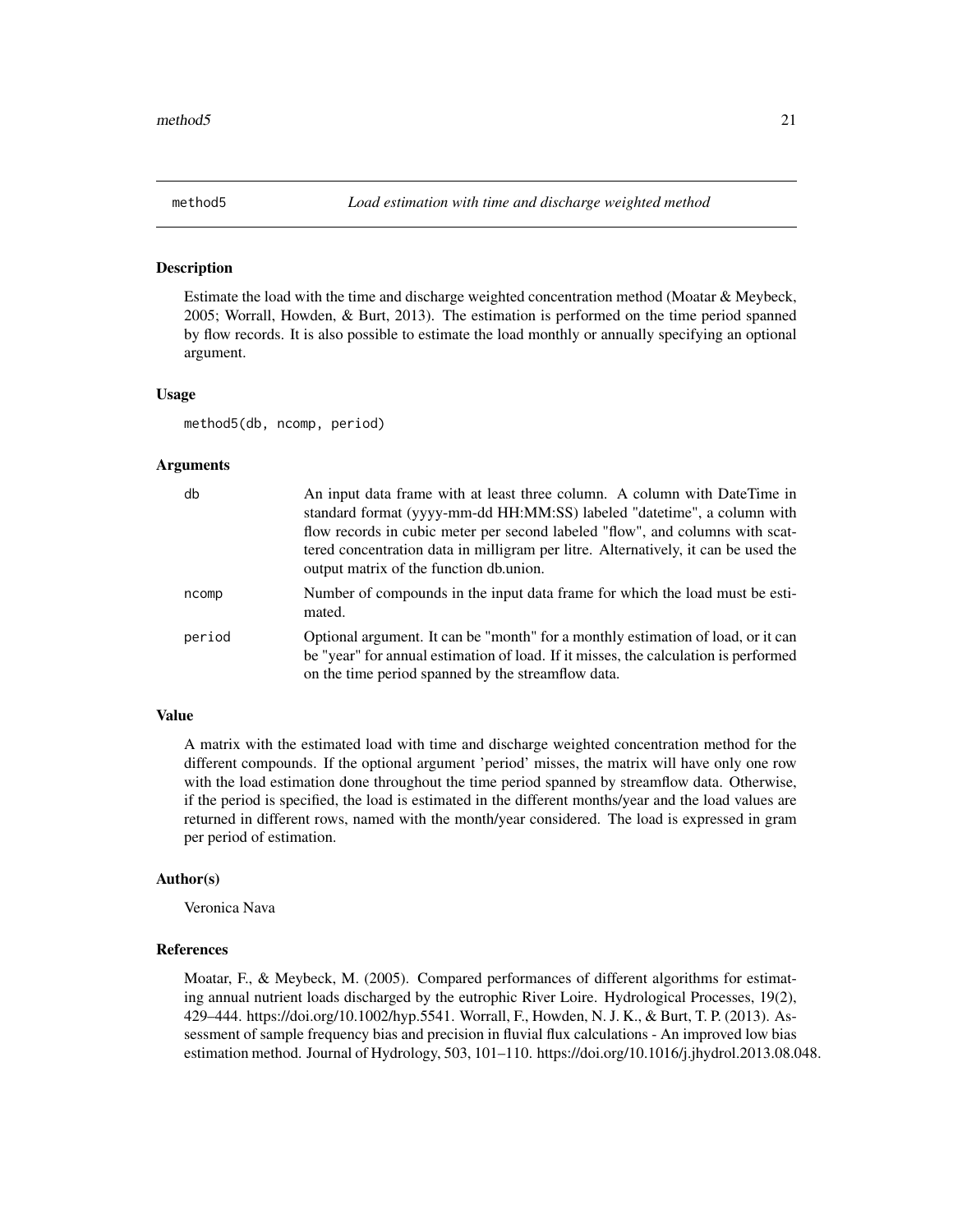#### 22 method6

# See Also

[db.union](#page-9-1)

#### Examples

```
data("flow.data1", "conc.data1")
union<-db.union(flow.data1, conc.data1)
met5<-method5(union, 2)
met5.month<-method5(union, 2, "month")
met5.year<-method5(union, 2, "year")
```
method6 *Load estimation based on linear interpolation of concentration*

# Description

Estimate the load linearly interpolating the concentration data and then multipling the values obtained by the flow records (Moatar & Meybeck, 2005). The estimation is performed on the time period spanned by flow records. It is also possible to estimate the load monthly or annually specifying optional argument.

#### Usage

```
method6(db, ncomp, period)
```
#### Arguments

| db     | An input data frame with at least three column. A column with DateTime in<br>standard format (yyyy-mm-dd HH:MM:SS) labeled "datetime", a column with                                                                          |
|--------|-------------------------------------------------------------------------------------------------------------------------------------------------------------------------------------------------------------------------------|
|        | flow records in cubic meter per second labeled "flow", and columns with scat-<br>tered concentration data in milligram per litre. Alternatively, it can be used the<br>output matrix of the function db.union.                |
| ncomp  | Number of compounds in the input data frame for which the load must be esti-<br>mated.                                                                                                                                        |
| period | Optional argument. It can be "month" for a monthly estimation of load, or it can<br>be "year" for annual estimation of load. If it misses, the calculation is performed<br>on the time period spanned by the streamflow data. |

#### Value

A matrix with the estimated load with linear interpolation of concentration method for the different compounds. If the optional argument 'period' misses, the matrix will have only one row with the load estimation done throughout the time period spanned by streamflow data. Otherwise, if the period is specified, the load is estimated in the different months/year and the load values are returned in different rows, named with the month/year considered. The load is expressed in gram per period of estimation.

<span id="page-21-0"></span>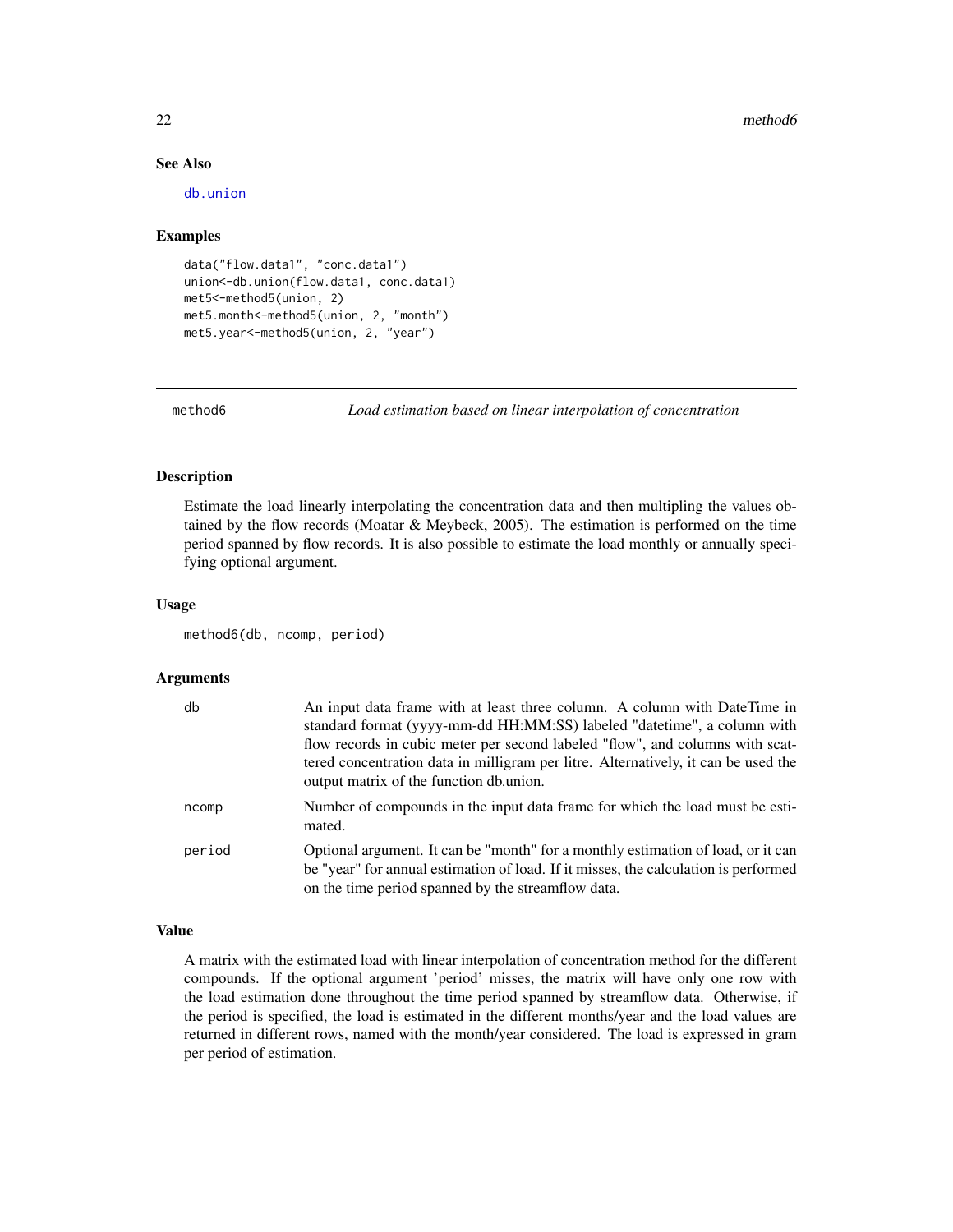# <span id="page-22-0"></span>monthly.mean 23

#### Author(s)

Veronica Nava

#### References

Moatar, F., & Meybeck, M. (2005). Compared performances of different algorithms for estimating annual nutrient loads discharged by the eutrophic River Loire. Hydrological Processes, 19(2), 429- 444. https://doi.org/10.1002/hyp.5541

#### Examples

```
data("flow.data1", "conc.data1")
union<-db.union(flow.data1, conc.data1)
met6<-method6(union, 2)
met6.month<-method6(union, 2, "month")
met6.year<-method6(union, 2, "year")
```
<span id="page-22-1"></span>monthly.mean *Monthly mean of flow records not differentiated by year*

#### Description

The function returns the monthly arithmetic mean of continuous flow records.The mean is not differentiated by year,therefore if more year of flow records are reported, the mean refers to all flow records of the same month in the different years. It is also possible to obtain the standard deviation.

#### Usage

monthly.mean(flow.data, standev)

#### Arguments

| flow.data | A data frame with a first column with Date Time information in standard format (yvyy-<br>mm-dd HH:MM:SS) labeled "date time" and a second column with continuous<br>flow records labelede "flow". |
|-----------|---------------------------------------------------------------------------------------------------------------------------------------------------------------------------------------------------|
| standev   | An optional argument. If the user specifies "sd", the function will return the<br>standard deviation for each row                                                                                 |

#### Value

A data.frame with a first column with the months (labeled "month") and a second column with monthly mean flow (labeled "flow"). If the user has specified "sd", there is a third column with standard deviation value for each row (labeles "sd").

# Author(s)

Veronica Nava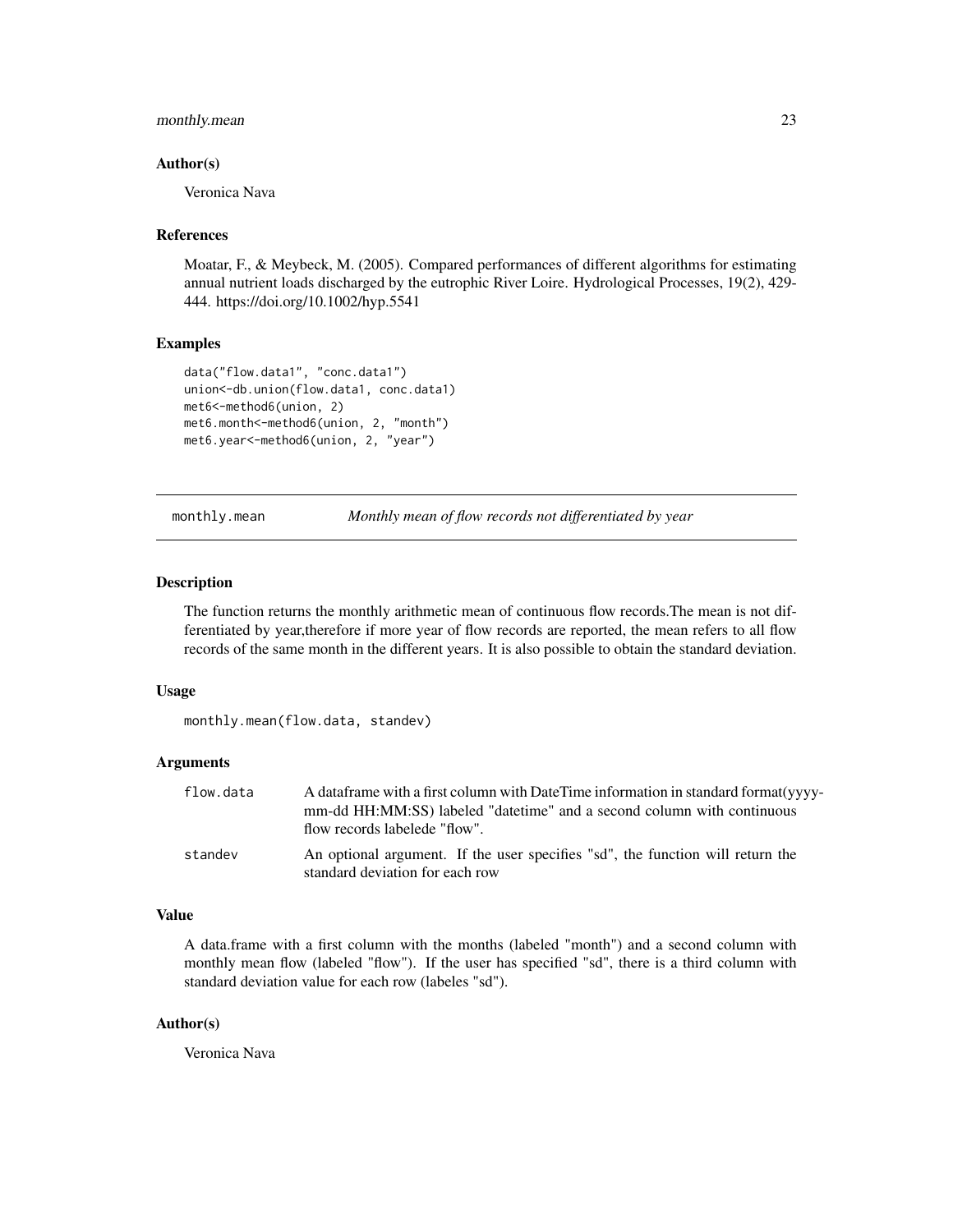# See Also

[daily.mean](#page-7-1) [monthly.year.mean](#page-23-1) [annual.mean](#page-1-1)

#### Examples

```
data("flow.data2")
mon<-monthly.mean(flow.data2)
mon.sd<-monthly.mean(flow.data2, "sd")
```
<span id="page-23-1"></span>monthly.year.mean *Monthly mean of flow records differentiated by year*

# Description

The function returns the monthly arithmetic mean of flow records. The mean is differentiated by year,therefore if more years of flow records are reported, the function returns separately the mean for every single month of each year. It is also possible to obtain the standard deviation.

#### Usage

```
monthly.year.mean(flow.data, standev)
```
#### Arguments

| flow.data | A data frame with a first column with Date Time information in standard format (yvyy-<br>mm-dd HH:MM:SS) labeled "datetime" and a second column with flow records<br>labelede "flow". |
|-----------|---------------------------------------------------------------------------------------------------------------------------------------------------------------------------------------|
| standev   | An optional argument. If the user specifies "sd", the function will return the<br>standard deviation for each row                                                                     |

#### Value

A data.frame with a first column with the months (labeled "month") and a second column with monthly mean flow (labeled "flow"). If the user has specified "sd", there is a third column with standard deviation value for each row (labeles "sd").

# Author(s)

Veronica Nava

# Examples

```
data("flow.data1")
mon<-monthly.mean(flow.data1)
mon.sd<-monthly.mean(flow.data1, "sd")
```
<span id="page-23-0"></span>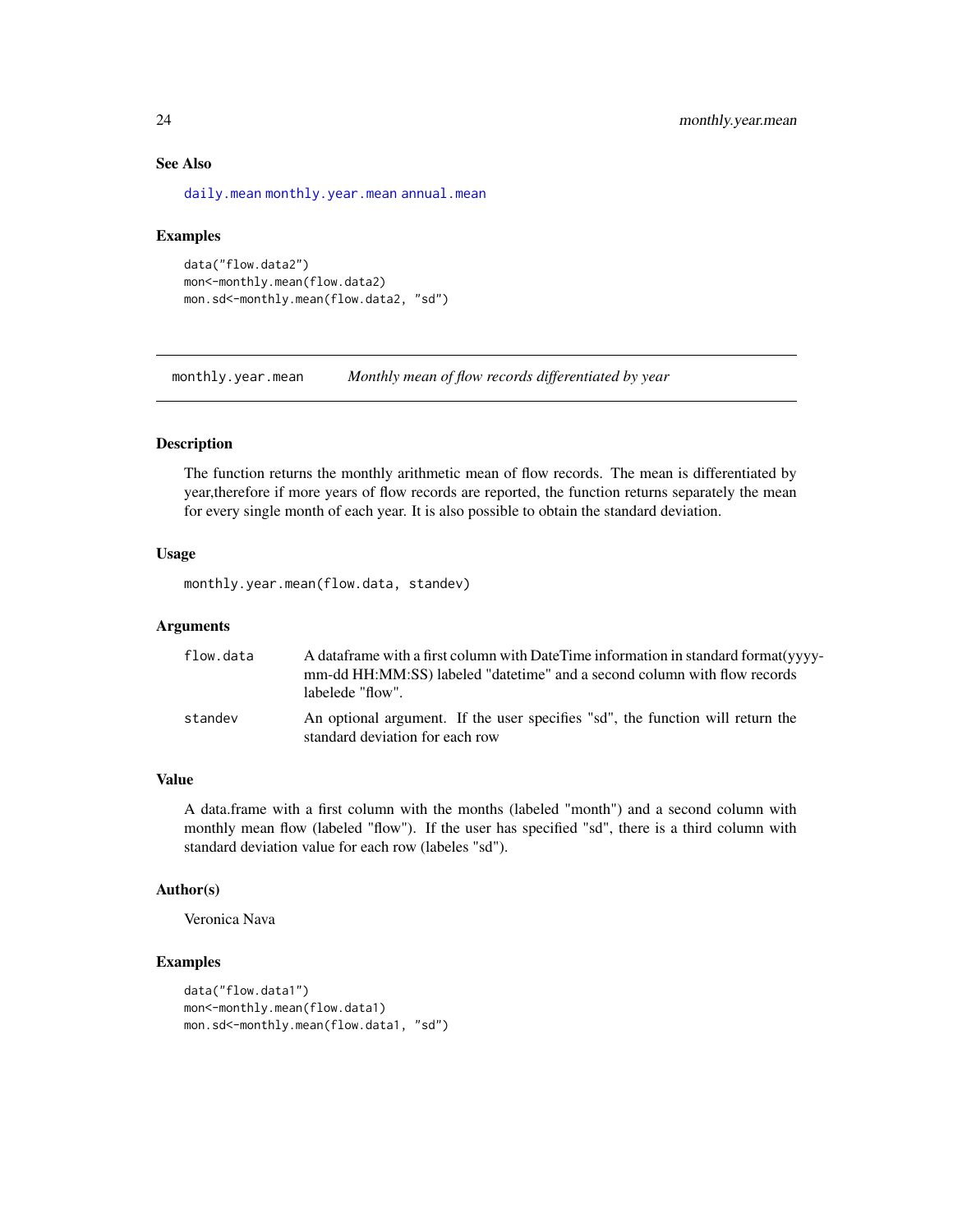<span id="page-24-1"></span><span id="page-24-0"></span>

#### Description

Estimate the load using a log-log rating curve between values of concentration and river flow at the time of sampling (Quilbe' et al., 2006). The estimation is performed on the time period spanned by flow records. It is also possible to estimate the load monthly or annually specifying optional argument.

#### Usage

rating(db, ncomp, period)

#### Arguments

| db     | An input data frame with at least three column. A column with DateTime in<br>standard format (yyyy-mm-dd HH:MM:SS) labeled "datetime", a column with                                                                          |
|--------|-------------------------------------------------------------------------------------------------------------------------------------------------------------------------------------------------------------------------------|
|        | flow records in cubic meter per second labeled "flow", and columns with scat-<br>tered concentration data in milligram per litre. Alternatively, it can be used the<br>output matrix of the function db.union.                |
| ncomp  | Number of compounds in the input data frame for which the load must be esti-<br>mated.                                                                                                                                        |
| period | Optional argument. It can be "month" for a monthly estimation of load, or it can<br>be "year" for annual estimation of load. If it misses, the calculation is performed<br>on the time period spanned by the streamflow data. |

# Value

A matrix with the estimated load with regression method for the different compounds. If the optional argument 'period' misses, the matrix will have only one row with the load estimation done throughout the time period spanned by streamflow data. Otherwise, if the period is specified, the load is estimated in the different months/year and the load values are returned in different rows, named with the month/year considered. The load is expressed in gram per period of estimation.

#### Author(s)

Veronica Nava

# References

Quilbe', R., Rousseau, A. N., Duchemin, M., Poulin, A., Gangbazo, G., & Villeneuve, J. P. (2006). Selecting a calculation method to estimate sediment and nutrient loads in streams: Application to the Beaurivage River (Quebec, Canada). Journal of Hydrology, 326(1-4), 295-310. https://doi.org/10.1016/j.jhydrol.2005.11.

#### See Also

[db.union](#page-9-1) [CQregression](#page-6-1)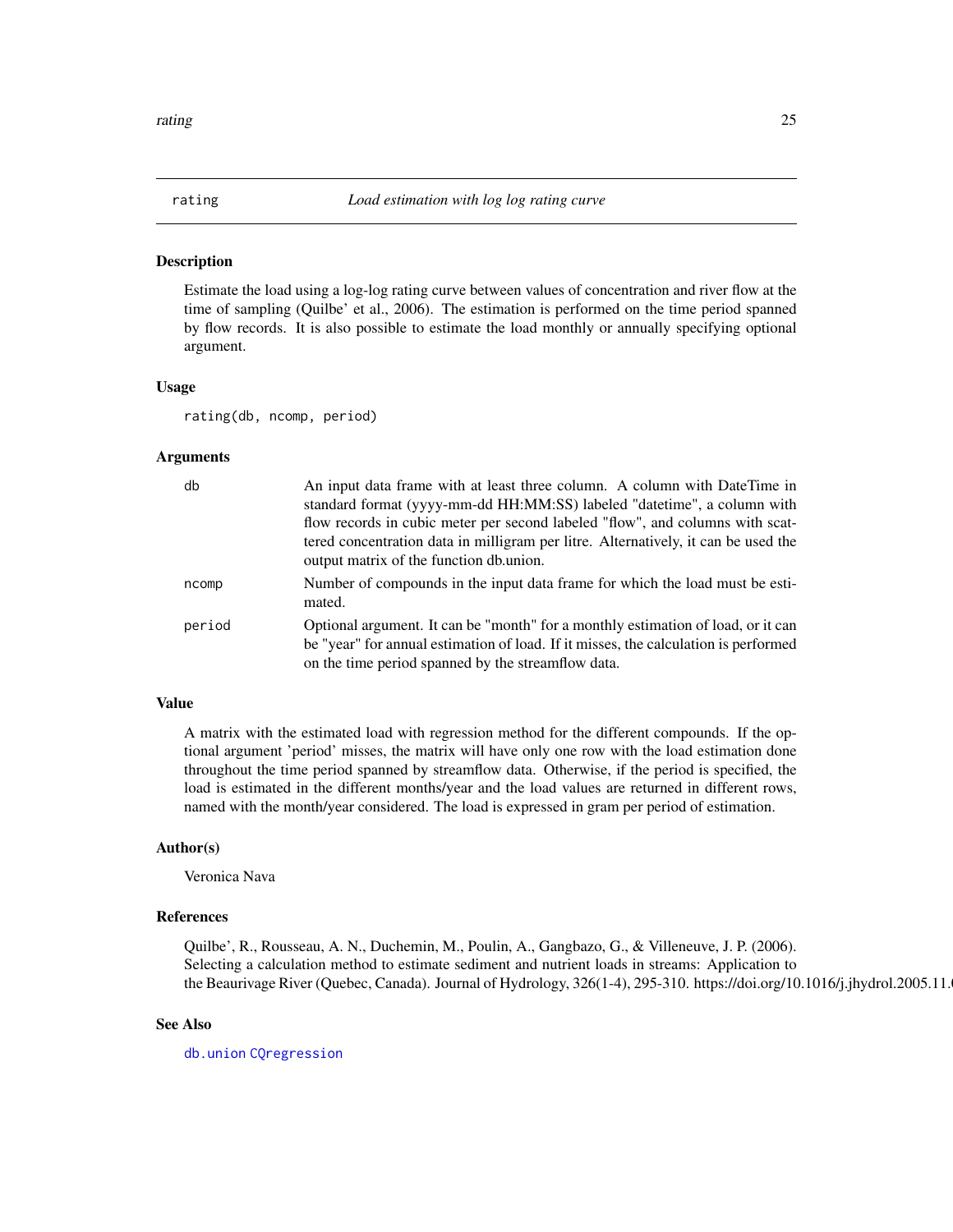# Examples

```
data("flow.data1","conc.data1")
union<-db.union(flow.data1, conc.data1)
CQregression(union,1)
reg<-rating(union, 2)
reg.month<-rating(union, 2, "month")
reg.year<-rating(union, 2, "year")
```
<span id="page-25-1"></span>rating.period *Load estimation with log log rating curve based on monthly or annual relationship*

# Description

Estimate the load using a monthly or annual based log-log rating curve between values of concentration and river flow at the time of sampling (Quilbe' et al., 2006). Multiple regression analyses are performed. The estimation is performed on the time period spanned by flow records.

# Usage

rating.period(db, ncomp, period)

#### Arguments

| db     | An input data frame with at least three column. A column with DateTime in<br>standard format (yyyy-mm-dd HH:MM:SS) labeled "datetime", a column with<br>flow records in cubic meter per second labeled "flow", and columns with scat-<br>tered concentration data in milligram per litre. Alternatively, it can be used the<br>output matrix of the function db.union. |
|--------|------------------------------------------------------------------------------------------------------------------------------------------------------------------------------------------------------------------------------------------------------------------------------------------------------------------------------------------------------------------------|
| ncomp  | Number of compounds in the input data frame for which the load must be esti-<br>mated.                                                                                                                                                                                                                                                                                 |
| period | A mandatory argument that specify the time period in which the regression rela-<br>tionship must be calculated. It can be "month" for a monthly estimation of load,<br>or it can be "year" for annual estimation of load.                                                                                                                                              |

# Value

A matrix with the estimated load for the different compounds. If the optional argument is equal to "month", the load values are reported by month in different rows. If the optional argument is equal to "year", the load values are reported by year in different rows. The load is expressed in gram per period of estimation.

# Author(s)

Veronica Nava

<span id="page-25-0"></span>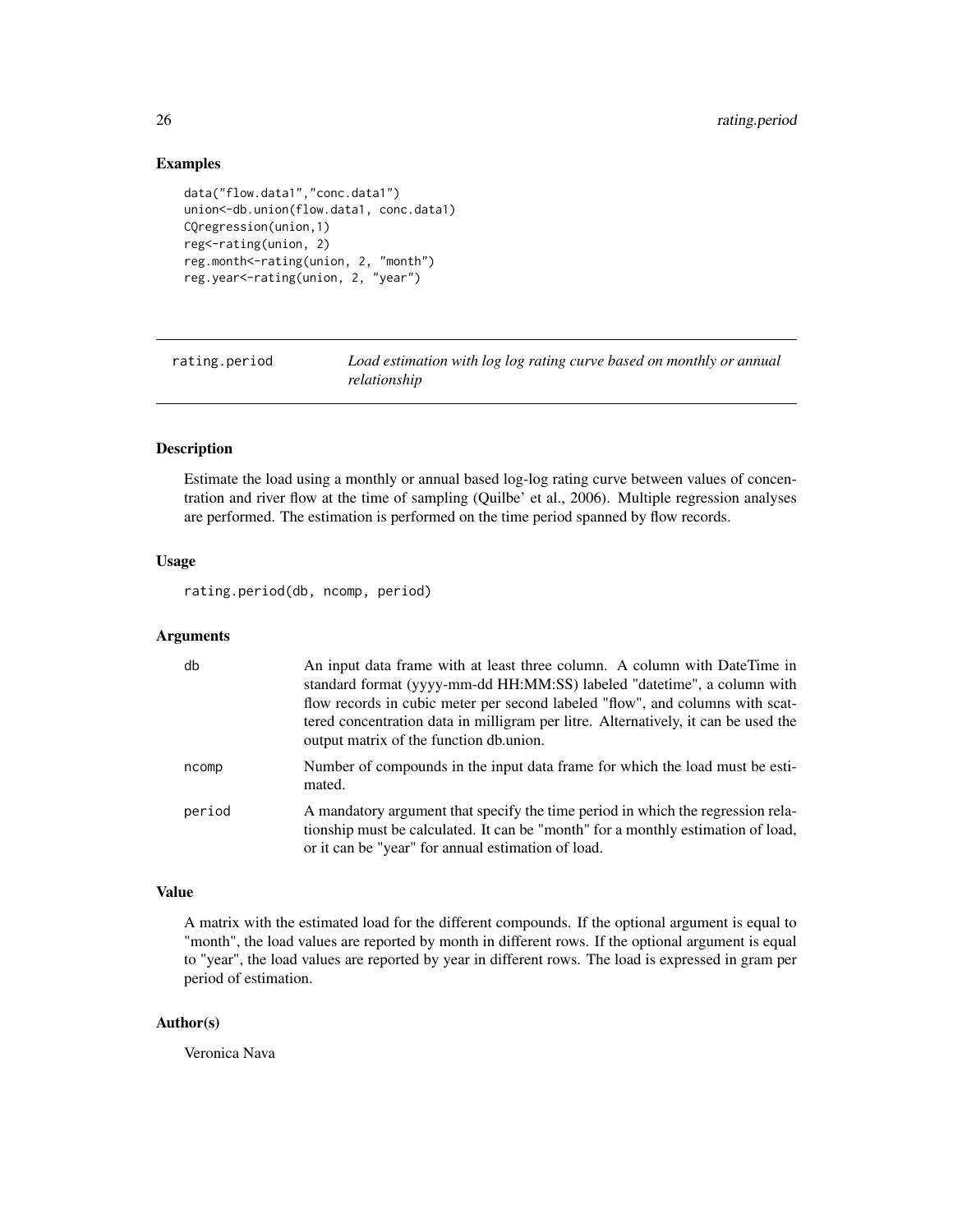# <span id="page-26-0"></span>reg.inspection 27

#### References

Quilbe', R., Rousseau, A. N., Duchemin, M., Poulin, A., Gangbazo, G., & Villeneuve, J. P. (2006). Selecting a calculation method to estimate sediment and nutrient loads in streams: Application to the Beaurivage River (Quebec, Canada). Journal of Hydrology, 326(1-4), 295-310. https://doi.org/10.1016/j.jhydrol.2005.11.

# See Also

[db.union](#page-9-1) [rating](#page-24-1) [rsquared.period](#page-28-1)

#### Examples

```
data("flow.data2","conc.data2")
union<-db.union(flow.data2, conc.data1)
reg.periodM<-rating.period(union, 1, "month")
reg.periodY<-rating.period(union, 1, "year")
```
reg.inspection *Parameters of regression analysis between flow and concentration*

# Description

Calculate regression analysis parameters. The output returns the slope and intercept coefficients and their related p-value, the  $R^2$ , the adjusted  $R^2$ , and the residual degrees-of-freedom

#### Usage

reg.inspection(db, ncomp)

#### Arguments

| db    | An input data frame with at least three column. A column with DateTime in                                                     |
|-------|-------------------------------------------------------------------------------------------------------------------------------|
|       | standard format (yyyy-mm-dd HH:MM:SS) labeled "datetime", a column with                                                       |
|       | flow records in cubic meter per second labeled "flow", and columns with scat-                                                 |
|       | tered concentration data in milligram per litre. Alternatively, it can be used the<br>output matrix of the function db.union. |
| ncomp | Number of compounds in the input data frame for which the load must be esti-<br>mated.                                        |

# Value

A matrix with the slope coefficient, the slope p-value, the intercept coefficient, the intercept p-value, the R^2, and the residual degrees-of-freedom for each compound.

# Author(s)

Veronica Nava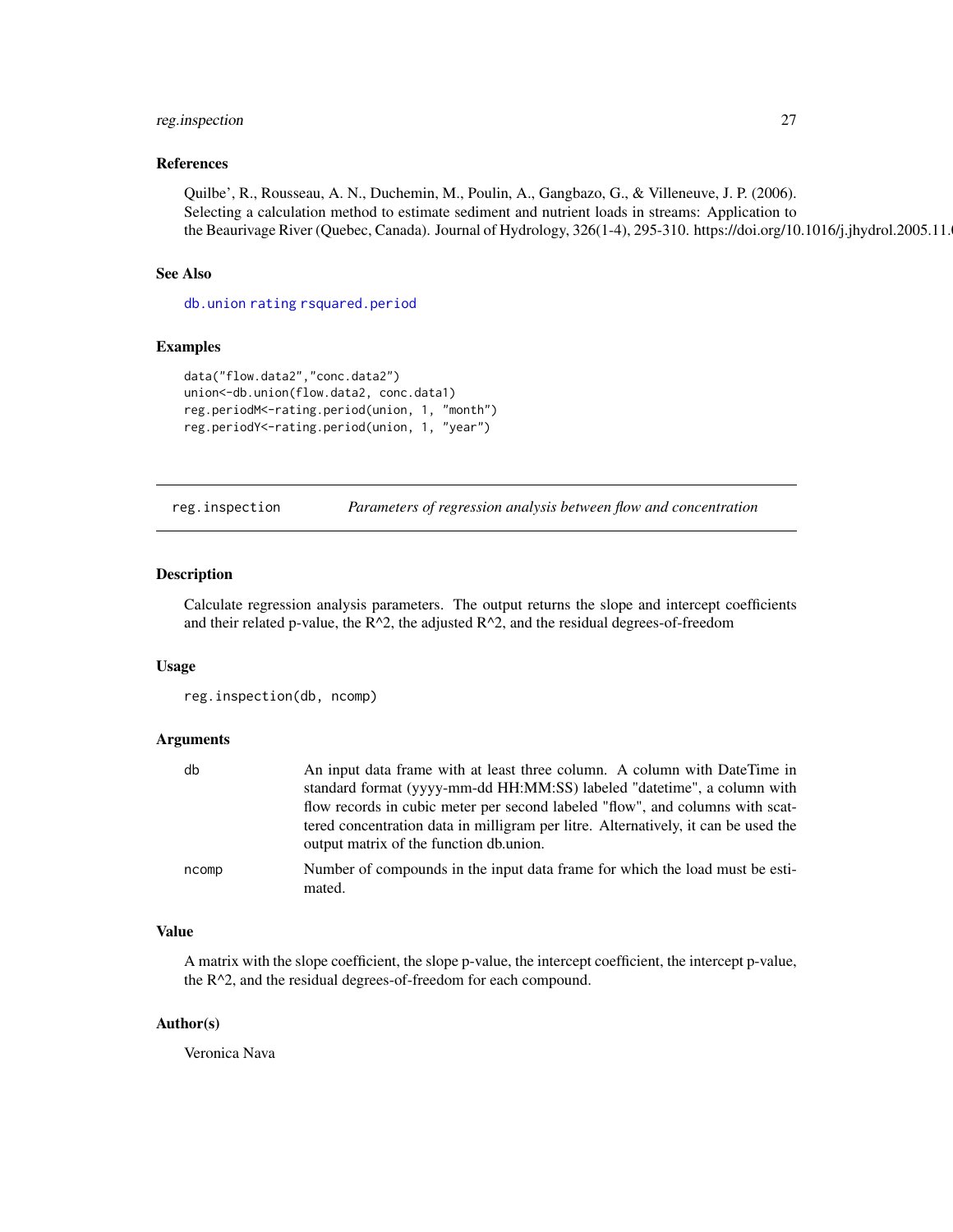# See Also

[db.union](#page-9-1) [rating](#page-24-1) [ferguson](#page-10-1)

#### Examples

```
data("flow.data3", "conc.data3")
union<-db.union(flow.data3, conc.data3)
reg.parametrs<-reg.inspection(union, 1)
```
residual.plot *Residual plots of one selected component*

#### Description

Obtain the diagnostic plots returned by plot.lm: a plot of residuals against fitted values, a Scale-Location plot of squared root of absolute value of residuals against fitted values, a Normal Q-Q plot, a plot of residuals against leverages.

# Usage

residual.plot(db, numbercomponent, filepath)

# Arguments

| db              | An input data frame with at least three column. A column with DateTime in<br>standard format (yyyy-mm-dd HH:MM:SS) labeled "datetime", a column with<br>flow records in cubic meter per second labeled "flow", and columns with scat-<br>tered concentration data in milligram per litre. Alternatively, it can be used the |
|-----------------|-----------------------------------------------------------------------------------------------------------------------------------------------------------------------------------------------------------------------------------------------------------------------------------------------------------------------------|
|                 | output matrix of the function db.union.                                                                                                                                                                                                                                                                                     |
| numbercomponent |                                                                                                                                                                                                                                                                                                                             |
|                 | The position number of the specific compounds for which the user would obtain<br>the plots, as the function returns the graphs for one compound at time.                                                                                                                                                                    |
| filepath        | An optional argument. The user can directly specify the path in which the plot<br>must be saved. If this argument misses, the plot is showed in R window.                                                                                                                                                                   |

# Value

A graphical ouput with plots of residuals against fitted values, a Scale-Location plot of squared root of absolute value of residuals against fitted values, a Normal Q-Q plot, a plot of residuals against leverages.

# Author(s)

Veronica Nava

# See Also

[db.union](#page-9-1) [rating](#page-24-1) [ferguson](#page-10-1)

<span id="page-27-0"></span>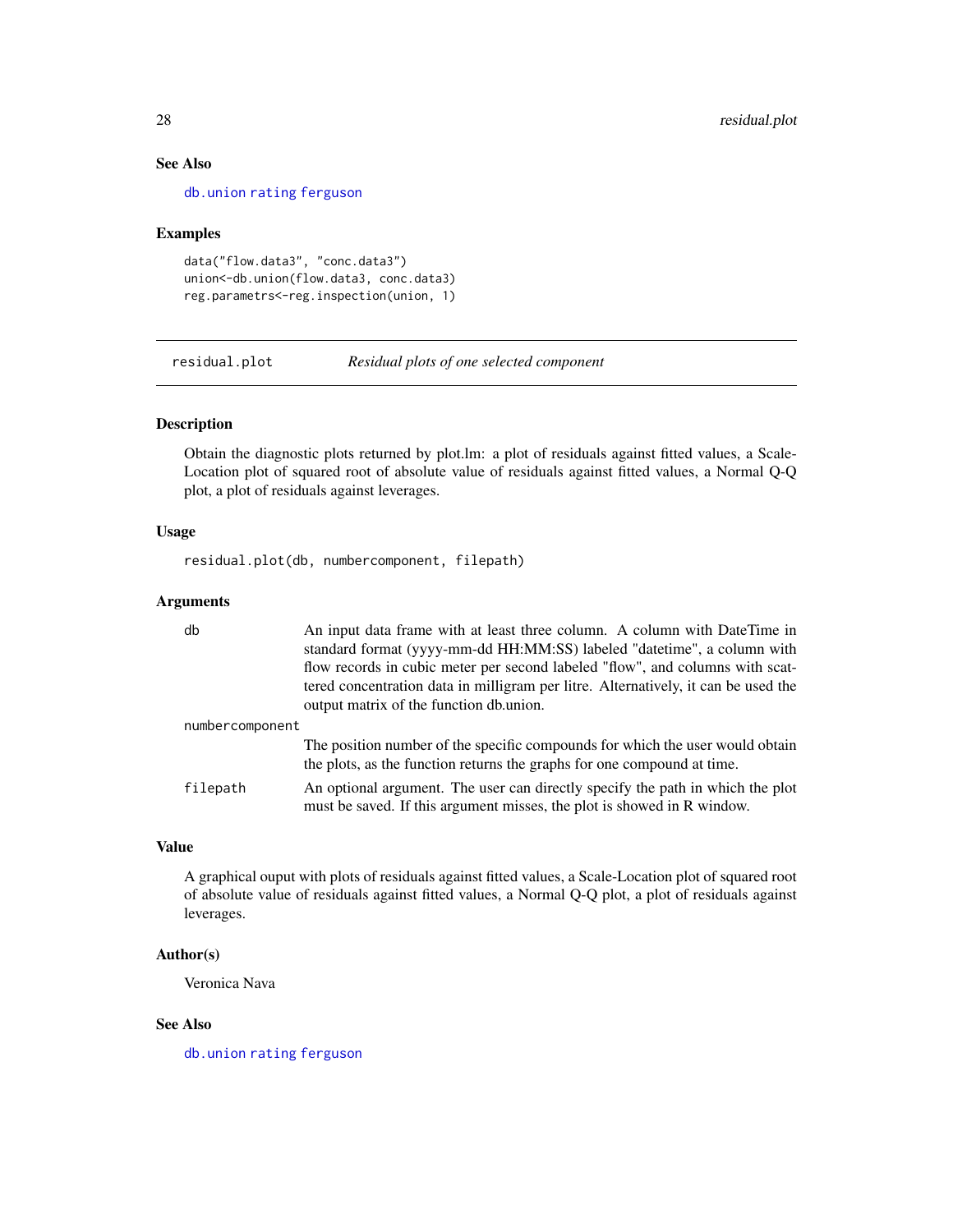# <span id="page-28-0"></span>rsquared.period 29

# Examples

```
data("flow.data1","conc.data1")
union<-db.union(flow.data1, conc.data1)
residual.plot(union, 1)
```
<span id="page-28-1"></span>rsquared.period *Coefficient of determination for period based regression analyses*

# Description

Return the coefficient of determination  $(R^2)$  to inspect the relationship between concentration and flow. It is a useful tool for the function rating.period and ferguson.period.

# Usage

rsquared.period(db, ncomp, period)

# Arguments

| db     | An input data frame with at least three column. A column with DateTime in<br>standard format (yyyy-mm-dd HH:MM:SS) labeled "datetime", a column with<br>flow records in cubic meter per second labeled "flow", and columns with scat-<br>tered concentration data in milligram per litre. Alternatively, it can be used the<br>output matrix of the function db.union. |
|--------|------------------------------------------------------------------------------------------------------------------------------------------------------------------------------------------------------------------------------------------------------------------------------------------------------------------------------------------------------------------------|
| ncomp  | Number of compounds in the input data frame for which the load must be esti-<br>mated.                                                                                                                                                                                                                                                                                 |
| period | A mandatory argument that specify the time period in which the regression rela-<br>tionship must be calculated. It can be "month" for a monthly estimation of load,<br>or it can be "year" for annual estimation of load.                                                                                                                                              |

# Value

A matrix with the  $R^2$  value for the different compiunds.

## Author(s)

Veronica Nava

# See Also

[db.union](#page-9-1) [rating.period](#page-25-1) [ferguson.period](#page-11-1)

# Examples

```
data("flow.data3","conc.data3")
union<-db.union(flow.data3, conc.data3)
rsquared.period(union,1, "month")
rsquared.period(union,1, "year")
```